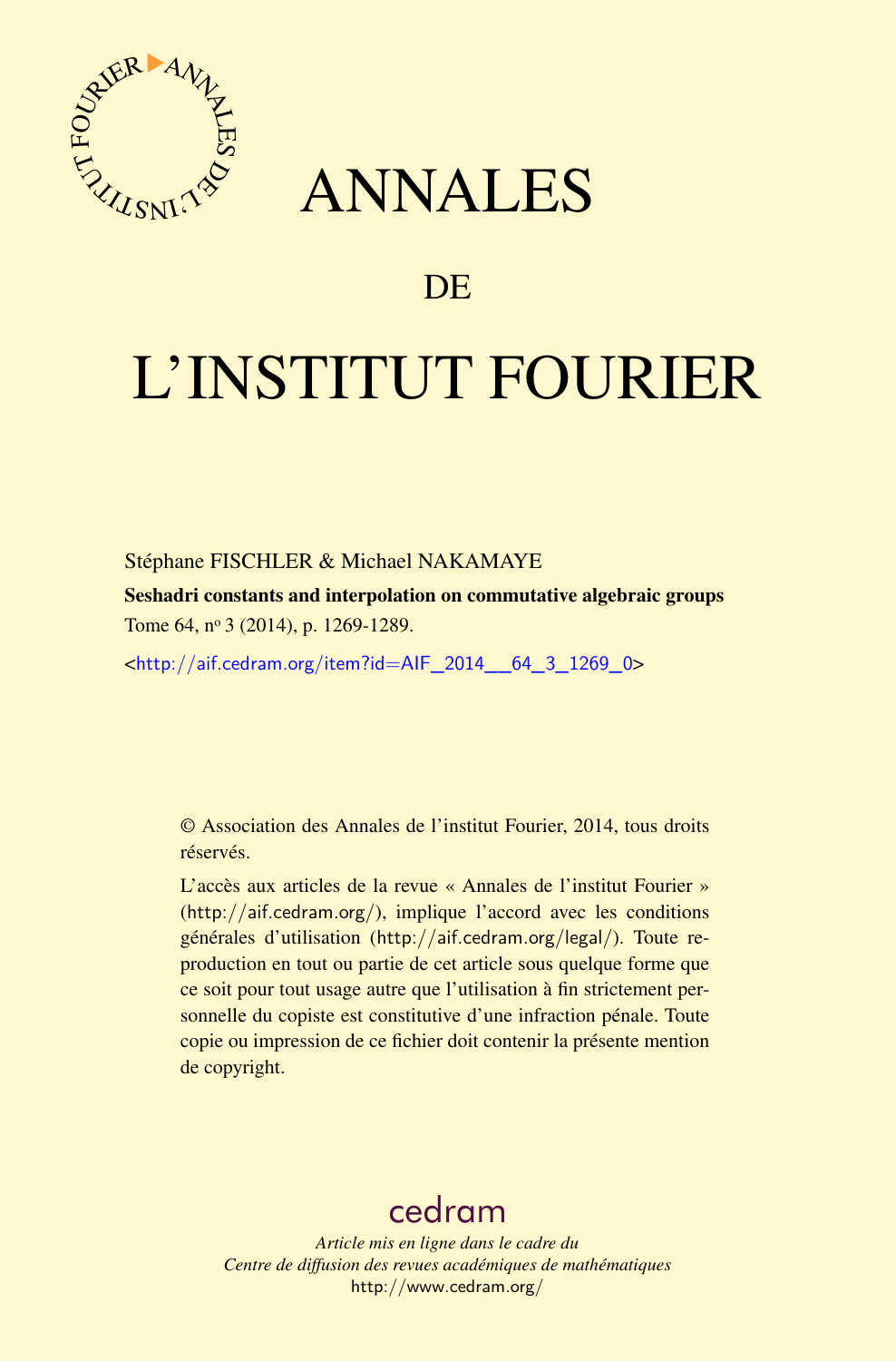### SESHADRI CONSTANTS AND INTERPOLATION ON COMMUTATIVE ALGEBRAIC GROUPS

#### **by Stéphane FISCHLER & Michael NAKAMAYE**

ABSTRACT. — In this article we study interpolation estimates on a special class of compactifications of commutative algebraic groups constructed by Serre. We obtain a large quantitative improvement over previous results due to Masser and the first author and our main result has the same level of accuracy as the best known multiplicity estimates. The improvements come both from using special properties of the compactifications which we consider and from a different approach based upon Seshadri constants and vanishing theorems.

Résumé. — Dans cet article on étudie les lemmes d'interpolation dans les compactifications à la Serre de groupes algébriques commutatifs. On obtient un résultat aussi précis que les meilleurs lemmes de multiplicité connus, ce qui améliore notablement le lemme d'interpolation de Masser et celui du premier auteur. Ce raffinement provient d'une approche différente, fondée sur les constantes de Seshadri et les théorèmes d'annulation, et utilise les propriétés particulières des compactifications considérées.

#### **Introduction**

Suppose *X* is a smooth projective variety, *L* a line bundle on *X*, and  $P_1, \ldots, P_n$  points in *X*. The basic interpolation question asks to determine, with respect to the positivity of *L* and the geometry of the collection of points  $\{P_i\}$ , whether or not the natural evaluation map

$$
H^0(X, L) \to H^0(X, L \otimes \bigoplus_{i=1}^n \mathcal{O}_X/m_{P_i}^r)
$$

is surjective for a given positive integer *r*, where  $m_x \,\subset \mathcal{O}_X$  is the maximal ideal sheaf corresponding to the point  $x \in X$ . More generally, the ideals  $m_{P_i}^r$  may be replaced with ideals which only measure vanishing in "certain

Keywords: Interpolation estimate, Seshadri constant, ample line bundle, commutative algebraic group, obstruction subgroup, Seshadri exceptional subvariety. Math. classification: 14L10, 14C20, 11J95, 14L40.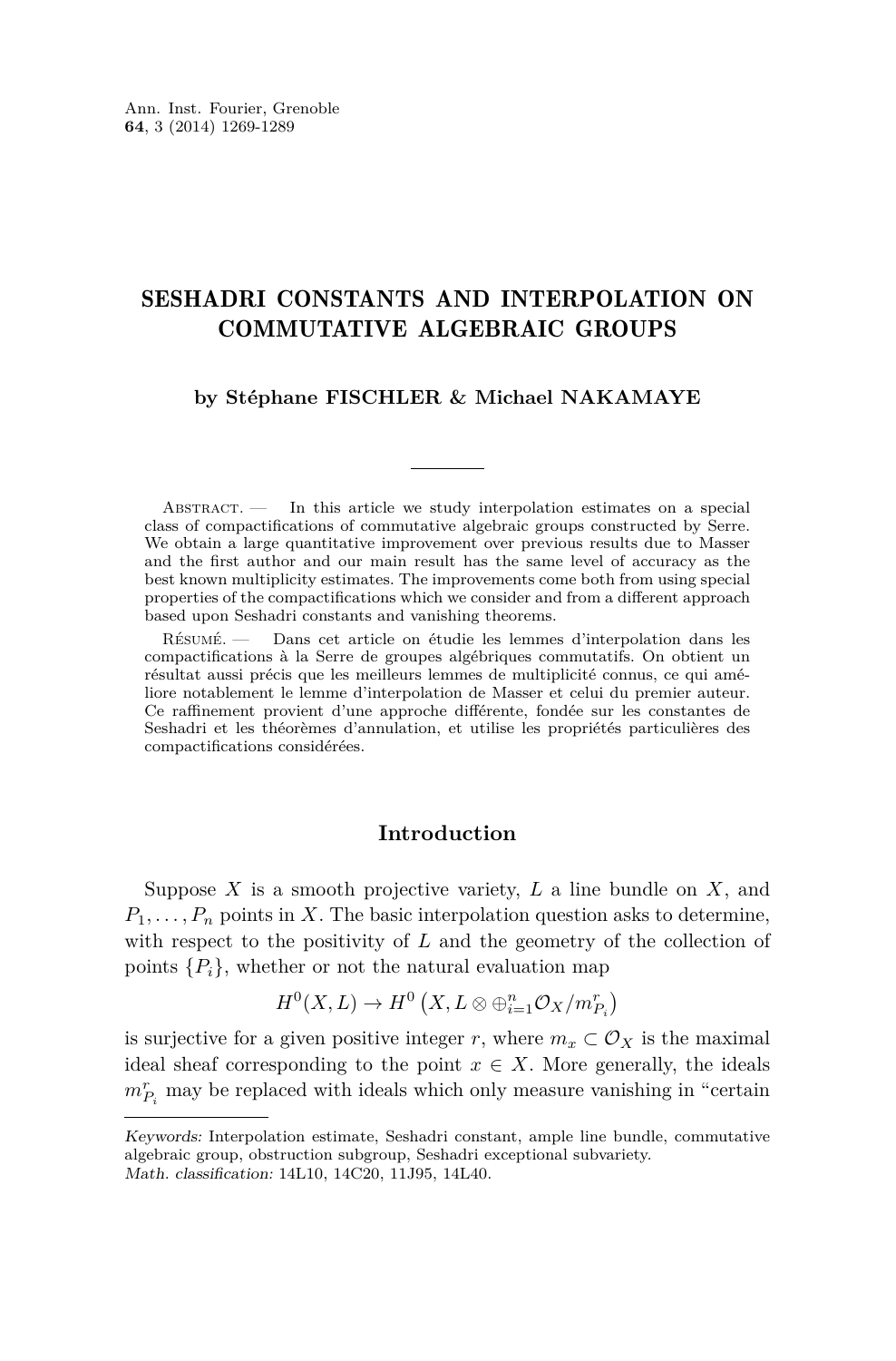<span id="page-2-0"></span>directions". A first result of this type, in the context of commutative algebraic groups and with  $r = 1$ , was established by Masser [\[11\]](#page-20-0) and generalized by the first author [\[4\]](#page-20-0) to allow an arbitrary value of *r* and also substantial flexibility in the choice of the ideal sheaves that can be used instead of  $m_{P_i}^r$ ; in this paper we further refine these estimates. The importance of this question, in addition to being a fundamental issue of positivity in algebraic geometry, lies in its potential applications in transcendence theory. Such a result can replace a zero (or multiplicity) estimate in a transcendence proof, by constructing an auxiliary functional instead of an auxiliary function (see [\[21\]](#page-21-0), [\[22\]](#page-21-0), [\[23\]](#page-21-0), and [\[24\]](#page-21-0)). From a Diophantine point of view, this new strategy may lead to new results in transcendence or Diophantine approximation because the parameters are chosen in a different way. In addition, our new proof of an interpolation estimate is geometric in nature, using Seshadri exceptional subvarieties; in particular, we are able, as in [\[18\]](#page-21-0), to relate the algebraic subgroup responsible for a possible defect in this estimate to a Seshadri exceptional subvariety.

In order to state our results, we require a definition of Seshadri constants. These numerical invariants attached to a line bundle and a finite set of points measure the answer to the interpolation question as we will see below. Greater details will be found in [§2.](#page-11-0)

DEFINITION  $0.1$ . — Suppose X is a smooth projective variety, L an ample line bundle on *X*, and  $\Omega \subset X$  a finite set. We define the Seshadri constant of *L* at  $\Omega$  by

$$
\varepsilon(\Omega,L)=\inf_{C\cap \Omega\neq \emptyset}\left\{\frac{\deg_L(C)}{\sum_{x\in \Omega}\operatorname{mult}_x(C)}\right\};
$$

here the curve  $C \subset X$  in the infimum is irreducible. We call a positive dimensional, irreducible subvariety  $V \subset X$  Seshadri exceptional for *L* relative to  $\Omega$  if

$$
\left(\frac{\deg_L(V)}{\sum_{x \in \Omega} \text{mult}_x(V)}\right)^{\frac{1}{\dim(V)}} = \varepsilon(\Omega, L)
$$

and if  $V$  is not properly contained in any subvariety  $V'$  satisfying this same equality.

Let *G* be a connected commutative algebraic group, and *X* a Serre com-pactification [\[20\]](#page-21-0) of  $G$  (see [§1.1\)](#page-6-0). The group law on  $G$  will play a fundamental role: it is used both to extend the collection of points  $\Omega = \{P_1, \ldots, P_n\}$ under consideration and to define the invariants which enter into our main theorems. Using the language of Seshadri constants, our goal in this paper is to show that the interpolation problem for *X*, an ample line bundle *L*,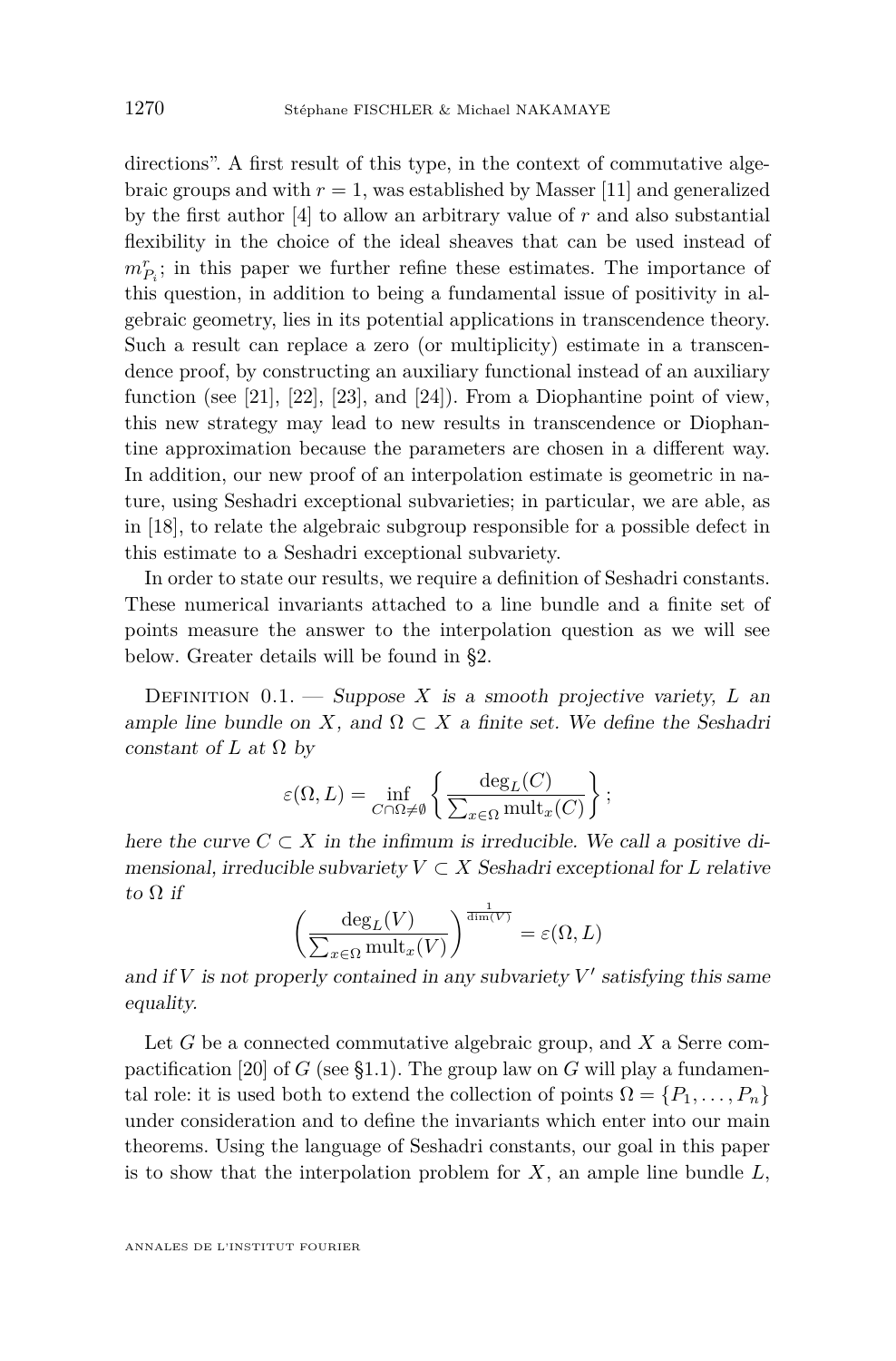<span id="page-3-0"></span>and a finite subset  $\Omega$  of *G* can be reduced to the corresponding interpolation problem on the compactifications of subgroups of *G* and their translates. More precisely, we will associate numerical invariants to each translate of a compactified subgroup of *G*:

DEFINITION  $0.2.$  — Let *G* be a connected commutative algebraic group, *X* a Serre compactification of *G*, *L* an ample line bundle on *X*, and  $\Omega \subset G$ a finite subset. Suppose  $H \subset G$  is a translate of a positive-dimensional connected subgroup and  $H \subset X$  its compactification. Let

$$
\mu(\Omega, H, L) = \frac{\left(\frac{\deg_L(\bar{H})}{|(\Omega \cap H)(\dim(H))|}\right)^{1/\dim(H)}}{\dim(H)}:
$$

here  $\Omega(\dim(H))$  denotes  $\Omega + \ldots + \Omega$  with  $\dim(H)$  summands. Let

$$
\nu(\Omega,L)=\min_{H\subset G}\{\mu(\Omega,H,L)\}
$$

where the minimum runs over all translates *H* of positive-dimensional connected subgroups of *G*.

For algebraic subgroups *H* such that  $\Omega \cap H = \emptyset$ , we agree that  $\mu(\Omega, H, L) =$  $+\infty$ .

When Definition 0.2 is applied in the special case where  $H = G$  we will simply write

$$
\mu(\Omega, L) = \frac{\left(\frac{L^d}{|\Omega(d)|}\right)^{1/d}}{d};
$$

throughout this paper we let  $d = \dim(G)$ . Our first theorem shows that if  $\varepsilon(\Omega, L) < \mu(\Omega, L)$  then any Seshadri exceptional subvariety *V* for  $\Omega$  and *L* is contained in the compactification of a translate of a proper algebraic subgroup of *G*, for which the corresponding inequality does not hold.

THEOREM  $0.3.$  — Suppose *L* is an ample line bundle on *X*, a Serre compactification of a connected commutative algebraic group *G*. Suppose  $\Omega \subset G$  is a finite set such that

$$
\varepsilon(\Omega, L) < \mu(\Omega, L).
$$

Let *V* be a Seshadri exceptional subvariety of *X* relative to  $\Omega$ , and let *H* denote the smallest translate of a connected algebraic subgroup that contains  $V \cap G$ . Then

- (i) The translate *H* is distinct from *G* and so  $V \cap G$  is degenerate.
- (ii) We have  $\varepsilon(\Omega, L) \geq \mu(\Omega, H, L)$ .

TOME 64 (2014), FASCICULE 3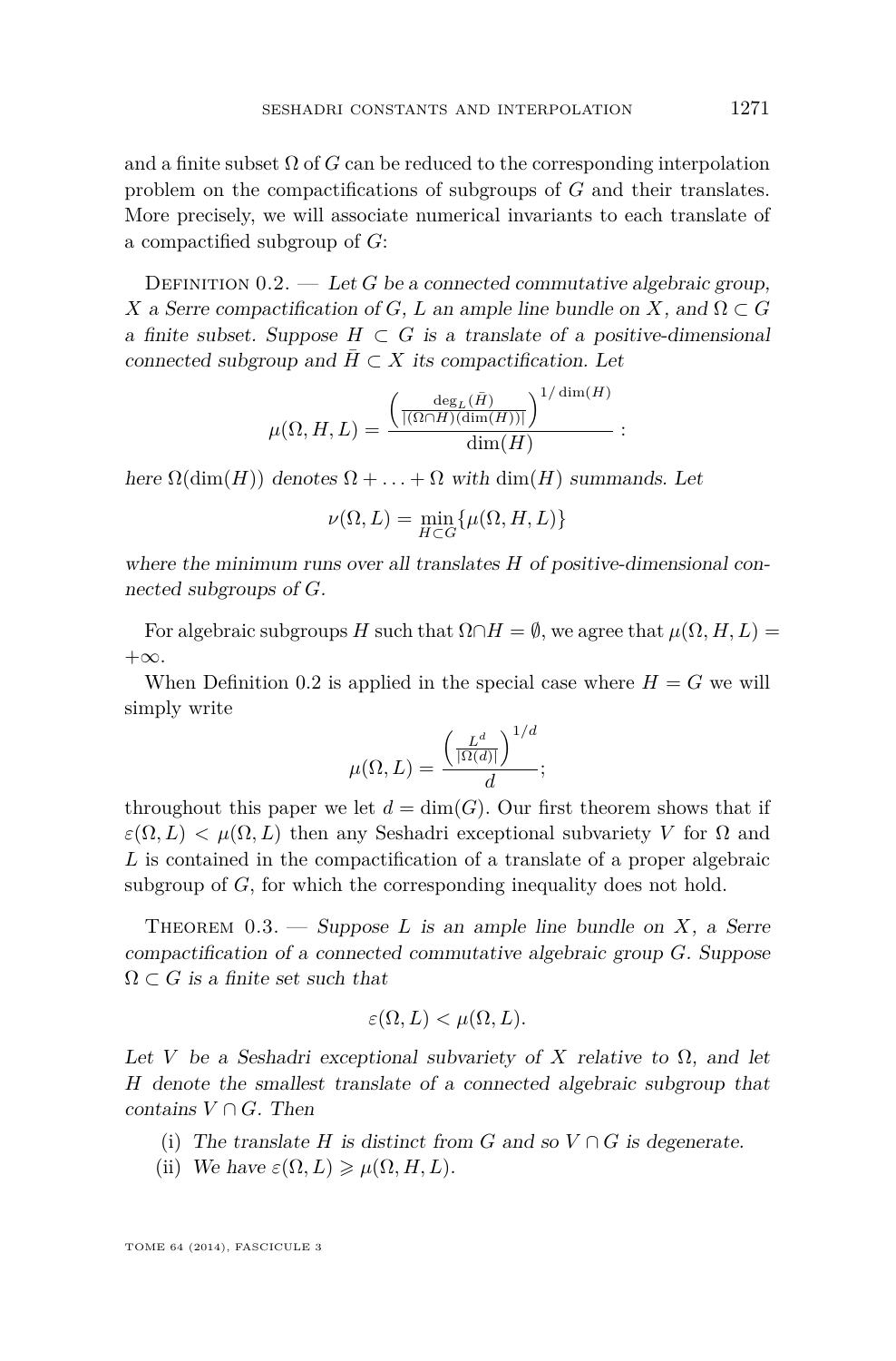<span id="page-4-0"></span>We provide a simple example where the invariants of Theorem [0.3](#page-3-0) can be calculated explicitly. Suppose  $G = G_a \times G_a$  where  $G_a$  is the additive group,  $X = \mathbf{P}^1 \times \mathbf{P}^1$ ,  $L = \mathcal{O}_X(1,1)$ , and  $\Omega = \{(0,1), \ldots, (0,k)\}$  for an integer  $k \ge 2$ . Then we can calculate  $\varepsilon(\Omega, L) = \frac{1}{k}$  with  $\{0\} \times \mathbf{P}^1$  the Seshadri exceptional subvariety. We also find  $\mu(\Omega, L) =$  $\frac{\sqrt{\frac{2}{2k-1}}}{2}$ . As long as  $k \geq 4$ ,  $\varepsilon(\Omega, L) < \mu(\Omega, L)$ . In this case, the Seshadri exceptional subvariety is the compactification of the degenerate subgroup  $\{0\} \times G_a$ .

When the assumption  $\varepsilon(\Omega, L) < \mu(\Omega, L)$  is not satisfied, part (ii) of the conclusion holds with  $H = G$ . Therefore we obtain as a corollary the following lower bound for the Seshadri constant  $\varepsilon(\Omega, L)$ , which depends only on translates of subgroups of *G*.

COROLLARY  $0.4.$  — Suppose *L* is ample on *X*, a Serre compactification of a connected commutative algebraic group *G*. Suppose  $\Omega \subset G$  is a finite set. Then

$$
\varepsilon(\Omega, L) \geqslant \nu(\Omega, L).
$$

Corollary 0.4 says that the only severe obstructions for the interpolation problem along  $\Omega$  come from translates of non-trivial subgroups. This result is close to being optimal, since linear algebra (see [\[10,](#page-20-0) Proposition 5.1.9], stated below in Lemma [2.2\)](#page-12-0) yields

$$
\varepsilon(\Omega, L) \leqslant \min_{H \subset G} \left( \frac{\deg_L(\overline{H})}{|\Omega \cap H|} \right)^{1/\dim(H)}
$$

where the minimum runs over all translates *H* of positive-dimensional connected subgroups of *G*. Corollary 0.4 is the best result one can hope for using the methods of this paper. It is as close to being optimal as the most precise multiplicity estimate in this setting [\[16\]](#page-21-0).

A standard argument with vanishing theorems translates Corollary 0.4 into an interpolation estimate, but one which involves the canonical divisor  $K_X$ . Fortunately, this divisor is particularly convenient for the Serre compactifications of  $G: -K_X$  is, up to algebraic equivalence, supported on  $X \setminus G$  (see Lemma [1.1](#page-7-0) in [§1.1](#page-6-0) below) and effective, allowing us to remove the unwanted  $K_X$ :

Corollary 0.5. — Suppose *L* is an ample line bundle on a Serre compactification *X* of a connected commutative algebraic group *G* of dimension *d*. Let  $\Omega \subset G$  be a finite subset. Suppose  $\alpha$  is a positive integer satisfying  $d \leq \alpha < \nu(\Omega, L)$ . Then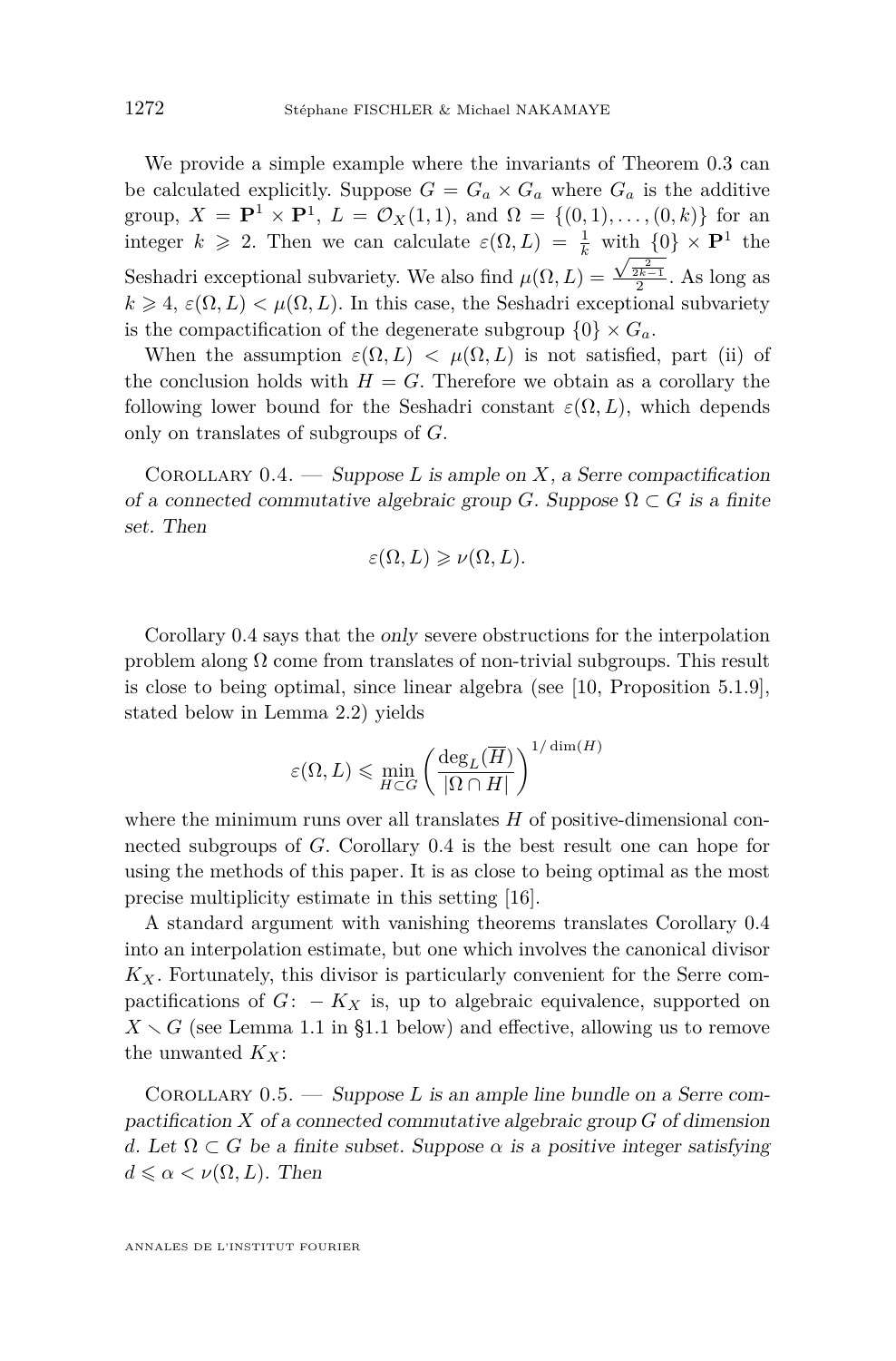(i) The natural map

$$
H^{0}(X, K_X + L) \to H^{0}(X, (K_X + L) \otimes \oplus_{x \in \Omega} \mathcal{O}_X/m_x^{\alpha+1-d})
$$

is surjective.

(ii) The natural map

$$
H^{0}(X, L) \to H^{0}(X, L \otimes \oplus_{x \in \Omega} \mathcal{O}_{X}/m_{x}^{\alpha+1-d})
$$

is surjective.

The hypothesis  $\nu(\Omega, L) > d$  will not in general be satisfied. But by [\[10,](#page-20-0) Example 5.1.4]  $\nu(\Omega, kL) = k\nu(\Omega, L)$  so this can always be obtained by scaling *L*. Note also that if *G* is an abelian variety then  $X = G$  is a Serre compactification, so that this corollary applies. These interpolation estimates are much more precise than those obtained by Masser [\[11\]](#page-20-0) and the first author [\[4\]](#page-20-0); we refer to [§1.2](#page-7-0) for a detailed comparison. We will apply these new estimates in a forthcoming paper [\[5\]](#page-20-0), in a situation where previously known results are not sufficiently precise.

The basic method of proof employed in this article is that of [\[18\]](#page-21-0). We would like to emphasize this similarity. Multiplicity estimates and interpolation estimates are established in the same way by studying the Seshadri exceptional subvariety for  $\Omega$  and  $L$ . The difference is that the obstruction subgroup for multiplicity estimates can be larger than the obstruction for the interpolation problem. In [\[17\]](#page-21-0) the second author produced, for certain special cases of  $\Omega$ , a chain of subgroups, the smallest of which is the obstruction to the interpolation problem and the largest of which is the obstruction to multiplicity estimates (see [\[5\]](#page-20-0) for precise statements).

The outline of the paper is as follows. We gather in [§1](#page-6-0) some properties of Serre compactifications and provide a detailed comparison with previously known interpolation estimates. Then we move in [§2](#page-11-0) to Seshadri constants and Seshadri exceptional subvarieties, recalling their properties and establishing how they behave under translation in the case of interest here. We also discuss differentiation of sections of *L* which is fundamental to the proofs. Finally in [§3](#page-16-0) we prove Theorem [0.3](#page-3-0) and derive Corollaries [0.4](#page-4-0) and [0.5.](#page-4-0)

Acknowledgments. — It is a pleasure to thank the Université de Paris-Sud, Orsay for receiving the second author during January and February, 2012, providing an opportunity to start this work. The second author would also like to thank Imperial College which provided a pleasant environment in which to continue work on this article. The first author is supported by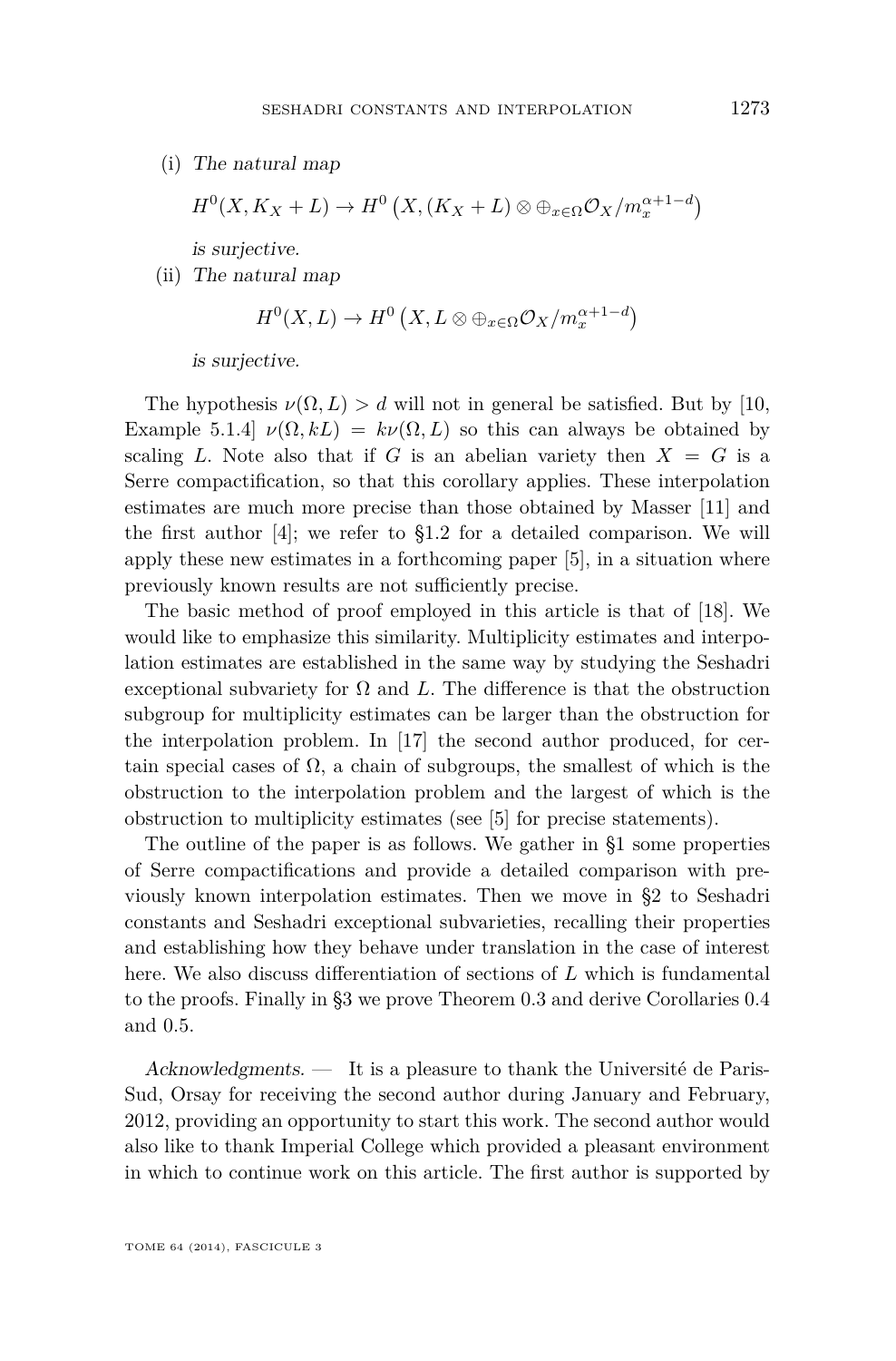<span id="page-6-0"></span>Agence Nationale de la Recherche (project HAMOT, ref. ANR 2010 BLAN-0115-01), and would like to warmly thank Michel Waldschmidt for asking him to prove essentially the results presented here, almost 15 years ago in his thesis. The second author would also like to thank Michel Waldschmidt for his long standing encouragement to work on the important and difficult questions of multiplicity and interpolation estimates.

#### **1. Background**

In this section we recall the definition and properties of Serre compactifications (§1.1) and study their canonical bundles. Then we compare in [§1.2](#page-7-0) our interpolation estimate to those of Masser and the first author; we mention there the case of arbitrary compactifications.

#### **1.1. Serre compactifications**

Except in [§1.2](#page-7-0) below, we shall always compactify the commutative algebraic group *G* following the procedure due to Serre [\[20\]](#page-21-0) that we describe now. Our proof might work for more general compactifications, but technical difficulties would appear that depend on the compactification. The same assumption appears already in [\[16\]](#page-21-0).

A commutative algebraic group *G* can be viewed as an extension of an abelian variety by a linear group. In particular, there is an exact sequence of groups

$$
0 \to L \to G \to A \to 0
$$

where *A* is an abelian variety and *L* is a linear group. The linear group *L* can be written as a product  $(G_m)^r \times (G_a)^s$  where  $G_m$  is the multiplicative group and  $G_a$  the additive group: note that this expression of  $L$  as a product is not unique. The linear group *L* can be compactified as a product of projective lines  $(\mathbf{P}^1)^{r+s}$ . The Serre compactification of *G* is then the induced compactifiation *X* obtained by viewing *G* as a principal fibre bundle over *A* and then compactifying the fibres. To describe *X* more concretely, suppose  $\pi: G \to A$  is the projection map and  $U \subset A$  is an open subset so that  $\pi^{-1}(U)$  can be written as a product  $L \times U$ . If  $p: X \to A$  is the projection then  $p^{-1}(U)$  can be expressed as  $(\mathbf{P}^1)^{r+s} \times U$ . In other words, the linear group *L* can be compactified over an open cover of *A* and then these open sets glue together to give the Serre compactification *X* of *G*. It is important for us that this compactification is equivariant, that is the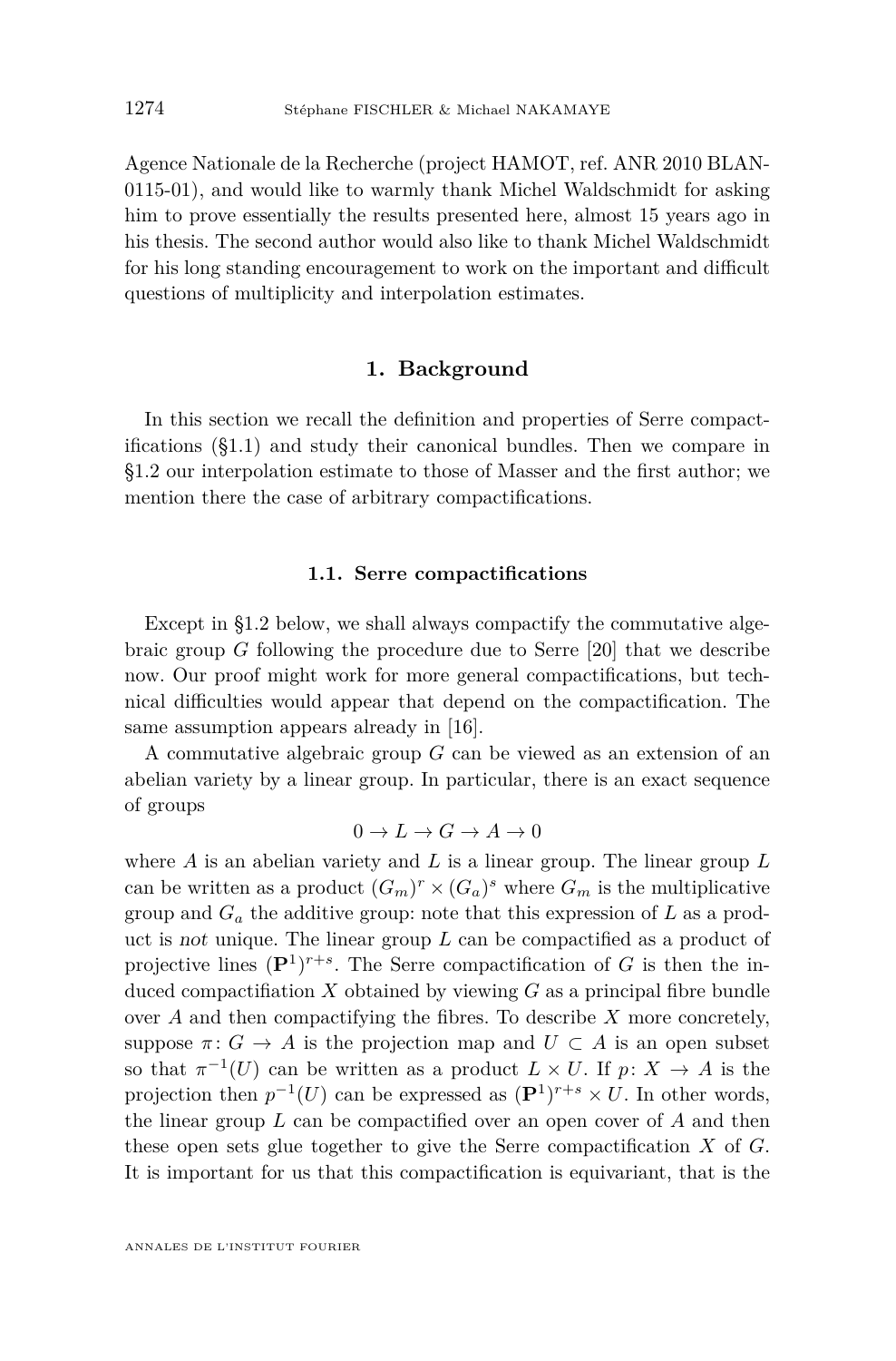<span id="page-7-0"></span>group law on *G* extends to an action of *G* on *X*. Also important to note here is that  $X \setminus G$  is a union of divisors. The number of irreducible components of  $X \setminus G$  is  $2r + s$  because  $\mathbf{P}^1 \setminus G_m$  is two points while  $\mathbf{P}^1 \setminus G_a$ is a single point.

We shall compute now the canonical divisor  $K_X$  on the Serre compactification of *G* by reviewing the argument at the end of §1 of [\[14\]](#page-21-0). In precise terms, we prove the following lemma which will allow us to prove Corollary [0.5](#page-4-0) at the end of [§3.](#page-16-0)

LEMMA 1.1.  $\overline{\phantom{a}}$  If *X* is a Serre compactification of a commutative algebraic group *G* then  $-K_X$  is linearly equivalent to the sum of a divisor *π* ∗ (*N*), where *N* is algebraically equivalent to zero on *A*, and an effective divisor supported on  $X \setminus G$ .

Proof of Lemma 1.1. — Knopf and Lange [\[9,](#page-20-0) §2] show that if *M* is an invertible sheaf on *X* which admits an *L* action then *M* can be expressed as

$$
M = \pi^*(N) \otimes \left( \bigotimes_{i=1}^{r+s} \mathcal{O}_X(a_i D_i) \right)
$$

where N is an invertible sheaf on A, the  $a_i$  are integers, and the  $D_i$  are the irreducible components of  $X \setminus G$ : only one of the two components coming from each compactifiation of  $G_m$  is taken here. Since the compactification X is equivariant, the canonical sheaf  $\mathcal{O}_X(K_X)$  is acted on by *G* hence by *L*. Thus we can write

$$
\mathcal{O}_X(K_X)=\pi^*(N)\otimes \left(\bigotimes_{i=1}^{r+s}\mathcal{O}_X(a_iD_i)\right).
$$

Since *G* acts on *X* and the canonical bundle of *X* is preserved by this action, it follows that *G* acts on and preserves  $\pi^*(N)$ . This is only possible, according to  $[1,$  Corollary 2.5.4] or  $[13, p.77$  $[13, p.77$  Theorem 1], if *N* is algebraically equivalent to 0. To calculate the integers *a<sup>i</sup>* , we can consider  $\mathcal{O}_X(K_X)|p^{-1}(x)$  where *x* is a point of *A*. On the one hand,  $\mathcal{O}_X(K_X)|p^{-1}(x) \simeq$  $\mathcal{O}_{p^{-1}(x)}(K_{p^{-1}(x)})$  as can be seen, for example, by repeatedly applying the adjunction formula to divisors which are pulled back via *p* from the base *A*. On the other hand, we know that  $p^{-1}(x) = (\mathbf{P}^1)^{r+s}$ . This tells us that  $a_i = -2$  for all *i*, and concludes the proof of Lemma 1.1.

#### **1.2. Connection with previous estimates**

In order to compare our results to those of [\[11\]](#page-20-0) and [\[4\]](#page-20-0), let us state and prove a weaker form a Corollary [0.5](#page-4-0) valid for any compactification of *G*. It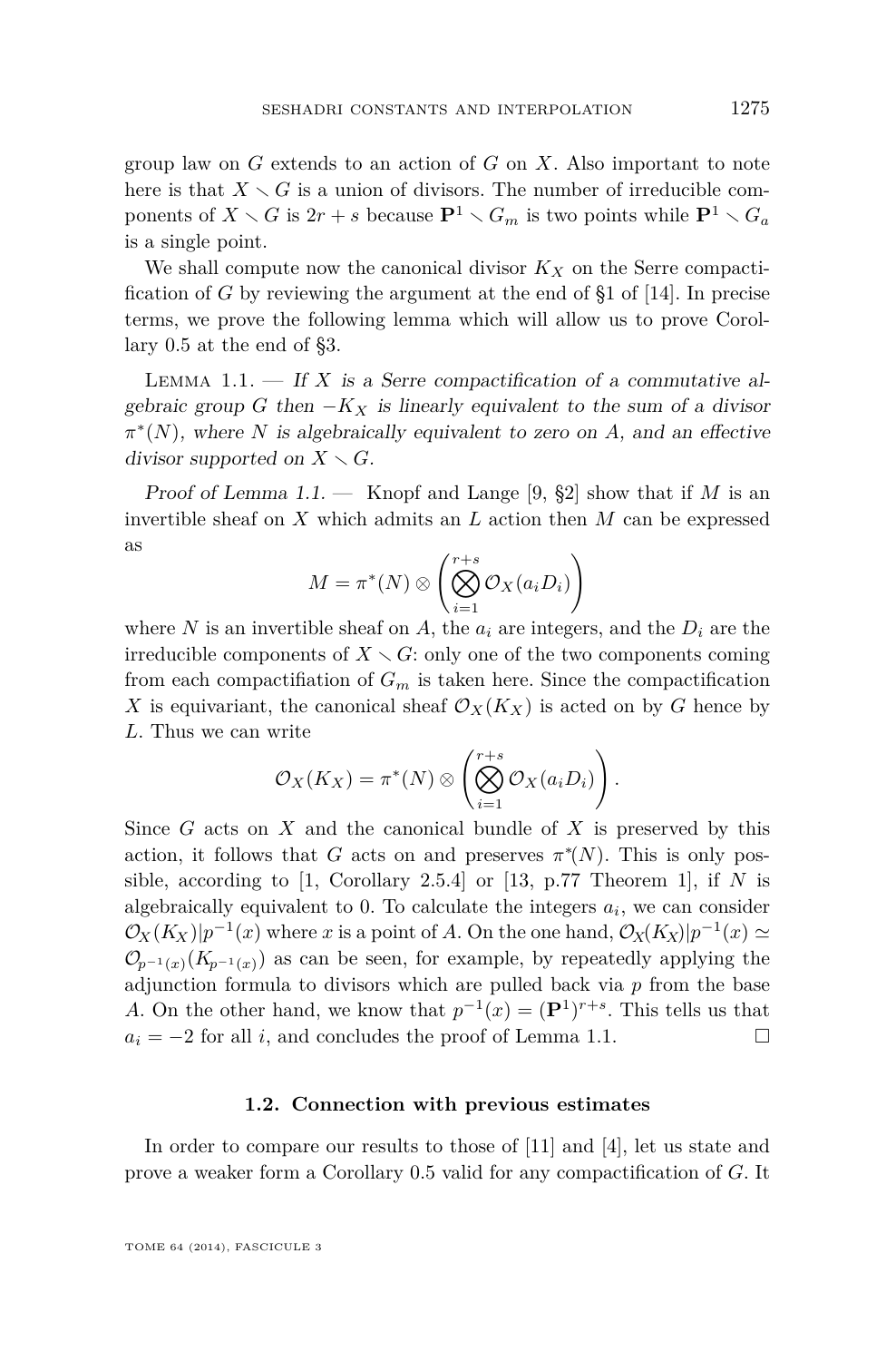<span id="page-8-0"></span>involves a projective embedding of *G*, which is standard when interpolation estimates are applied to transcendental number theory.

COROLLARY  $1.2.$  — Let *G* be a connected commutative algebraic group of dimension *d* and *Y* a compactification of *G*. Let us fix a very ample divisor on *Y* , corresponding to a locally closed immersion into a projective space  $\mathbf{P}^N$ . Then:

(i) There exists a positive constant *c* (depending only on *Y* and on this divisor) with the following property. Let  $\Omega \subset G$  be a finite subset and *D, T* positive integers such that

$$
(1.1) \tD > cT \left| (\Omega \cap H)(\dim(H)) \right|^{1/\dim(H)}
$$

for any translate *H* of a non-zero connected algebraic subgroup of *G*. Then the evaluation map

$$
H^0(X, \mathcal{O}(D)) \to H^0(X, \mathcal{O}(D) \otimes \oplus_{x \in \Omega} \mathcal{O}_X/m_x^T)
$$

is surjective.

(ii) If  $Y$  is a Serre compactification of  $G$  then (i) holds with  $(1.1)$  replaced with

(1.2) 
$$
(\deg_{\mathcal{O}(1)} \overline{H}) D^{\dim(H)}
$$

$$
> (\dim(H))^{\dim(H)} (T + d - 1)^{\dim(H)} |(\Omega \cap H)(\dim(H))|.
$$

Proof of Corollary 1.2. — Assertion (ii) is just a reformulation of Corollary [0.5](#page-4-0) when *L* is very ample. It implies that (i) holds when *Y* is a Serre compactification of *G*, with  $c = d^2 + 1$  in (1.1) (actually any value greater than  $d^2$  can be chosen, since  $dT \geq T + d - 1$ .

Now let us fix a very ample divisor on the Serre compactification of *G*, corresponding to a locally closed immersion into  $\mathbf{P}^{M}$ . In the setting of (i), consider the identity map of *G* to *G* with respect to the embeddings of *G* in  $\mathbf{P}^{N}$  on the left, and in  $\mathbf{P}^{M}$  on the right. On a open subset of *G* containing  $Ω$ , it is given by a family of  $M + 1$  homogeneous polynomials in  $N + 1$ variables, of the same degree  $\delta$ . Then (i) holds in  $\mathbf{P}^N$  with  $c = \delta(d^2 + 1)$  in  $(1.1)$  because it does in  $\mathbf{P}^M$  with  $c = d^2 + 1$ : this follows from Lemma 1.3 and Proposition 2.3 of [\[4\]](#page-20-0) with  $H = 0$ ,  $I' = I$ ,  $D'' = 0$  because conclusion (ii) of this proposition never holds in this case. Note that in [\[4\]](#page-20-0) the set  $\Omega$ is assumed to have a special form (namely  $\Gamma(S_1, \ldots, S_r)$ , see below), but this plays no role in this part of the paper [\[4\]](#page-20-0). This concludes the proof of Corollary 1.2. □

We would like to emphasize the fact that part (i) of Corollary 1.2 is a drastic weakening of Corollary [0.5,](#page-4-0) as the proof shows. We recall that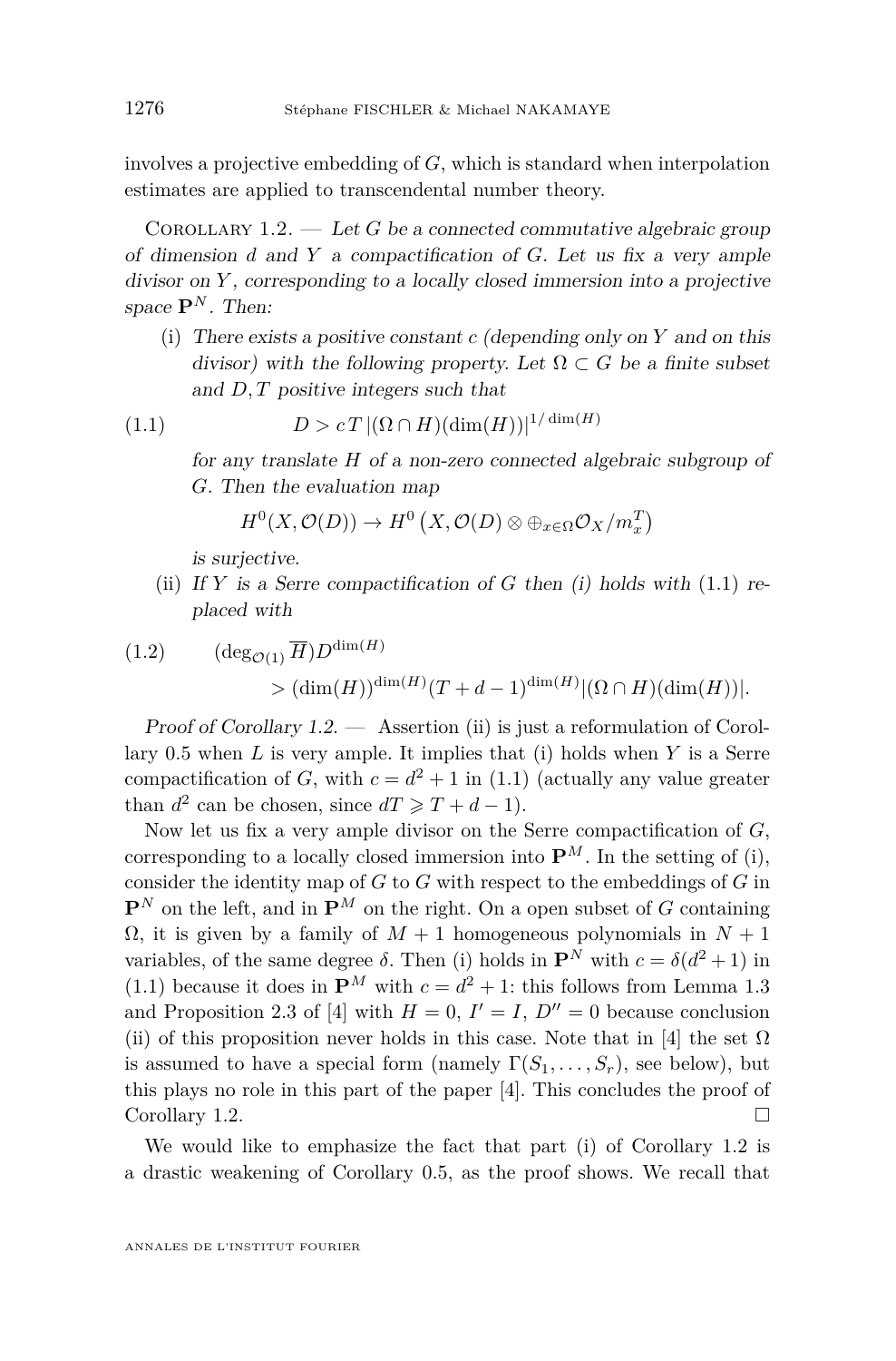(ii), as Corollary [0.5,](#page-4-0) is very precise: the best possible assumption (up to  $O(D^{\dim(H)-1})$  would be to replace  $(\dim(H))^{\dim(H)}$  with 1 and  $(\Omega \cap$  $H$ )(dim(*H*)) with  $\Omega \cap H$  in [\(1.2\)](#page-8-0). It is essentially as precise as the second author's zero estimate [\[16\]](#page-21-0).

On the other hand, in (i) the degree of *H* does not appear in [\(1.1\)](#page-8-0), and the constant *c* depends on the embedding of  $G$  in  $\mathbf{P}^N$  (as in early zero estimates, for instance [\[12\]](#page-20-0)); of course this is very unpleasant, and in contrast our results stated in the introduction depend only on *G*. In particular, unless *c* is bounded explicitly, this corollary is only asymptotic with respect to  $D: (1.1)$  $D: (1.1)$  can hold only if  $D$  is sufficiently large with respect to *c*.

The previously known interpolation estimates in this setting ([\[11\]](#page-20-0), [\[4\]](#page-20-0)) can be stated as follows: part (i) of Corollary [1.2](#page-8-0) holds if  $\Omega = \Gamma(S_1, \ldots, S_r)$ is the set of elements  $n_1\gamma_1 + \ldots + n_r\gamma_r$  with fixed  $\gamma_1, \ldots, \gamma_r \in G$  and integers  $n_j$  with  $|n_j| \leqslant S_j$ ; moreover the constant *c* in [\(1.1\)](#page-8-0) may depend on the embedding of *G* in  $\mathbf{P}^{N}$  and on  $\gamma_1, \ldots, \gamma_r$ . Therefore Corollary [1.2](#page-8-0) contains, and refines, these results  $-$  except that in [\[4\]](#page-20-0) the order up to which derivatives are considered may vary according to the direction.

Whereas the proof of (i) of Corollary [1.2](#page-8-0) provides a value for *c* (even though not a very natural one), the proof of [\[11\]](#page-20-0) and [\[4\]](#page-20-0) does not provide easily an explicit value. This constant depends (among others) on the degree of a family of homogeneous polynomials representing the addition law in this embedding (see [\[12,](#page-20-0) pp. 492–494]), and on the arbitrary choice of projective embeddings of finitely many quotients  $G/H$  (see [\[11,](#page-20-0) p. 165], or [\[4,](#page-20-0) §2.1]).

A more serious drawback of the interpolation estimates of [\[11\]](#page-20-0) and [\[4\]](#page-20-0) is that *c* depends also on  $\gamma_1, \ldots, \gamma_r$ . This makes the result only asymptotic in  $S_1, \ldots, S_r$  (and not only with respect to *D*, as (i) of Corollary [1.2\)](#page-8-0). For instance, if  $\Omega$  has no special structure with respect to the group law of *G*, then one has to take  $\{\gamma_1, \ldots, \gamma_r\} = \Omega$  and  $S_1 = \ldots = S_r = 1$ to apply it: the assumption  $(1.1)$  means that  $D/T$  is sufficiently large in terms of  $\Omega$ , and the result is completely trivial (it simply states that the Seshadri constant exists). The same conclusion holds if  $\Omega$  consists only of torsion points (whereas this could be interesting in possible Diophantine applications); more generally, the torsion part of the **Z**-module generated by  $\Omega$  disappears in this result (see [\[11,](#page-20-0) §4], or [\[4,](#page-20-0) Step 2 in §4.2]).

Finally, Theorem [0.3](#page-3-0) and Corollary [0.4](#page-4-0) provide a so-called obstruction subgroup for interpolation (in a terminology close to that of  $[4]$ ), that is a translate *H* such that  $\varepsilon(\Omega, L) \geq \mu(\Omega, H, L)$ , with an additional property: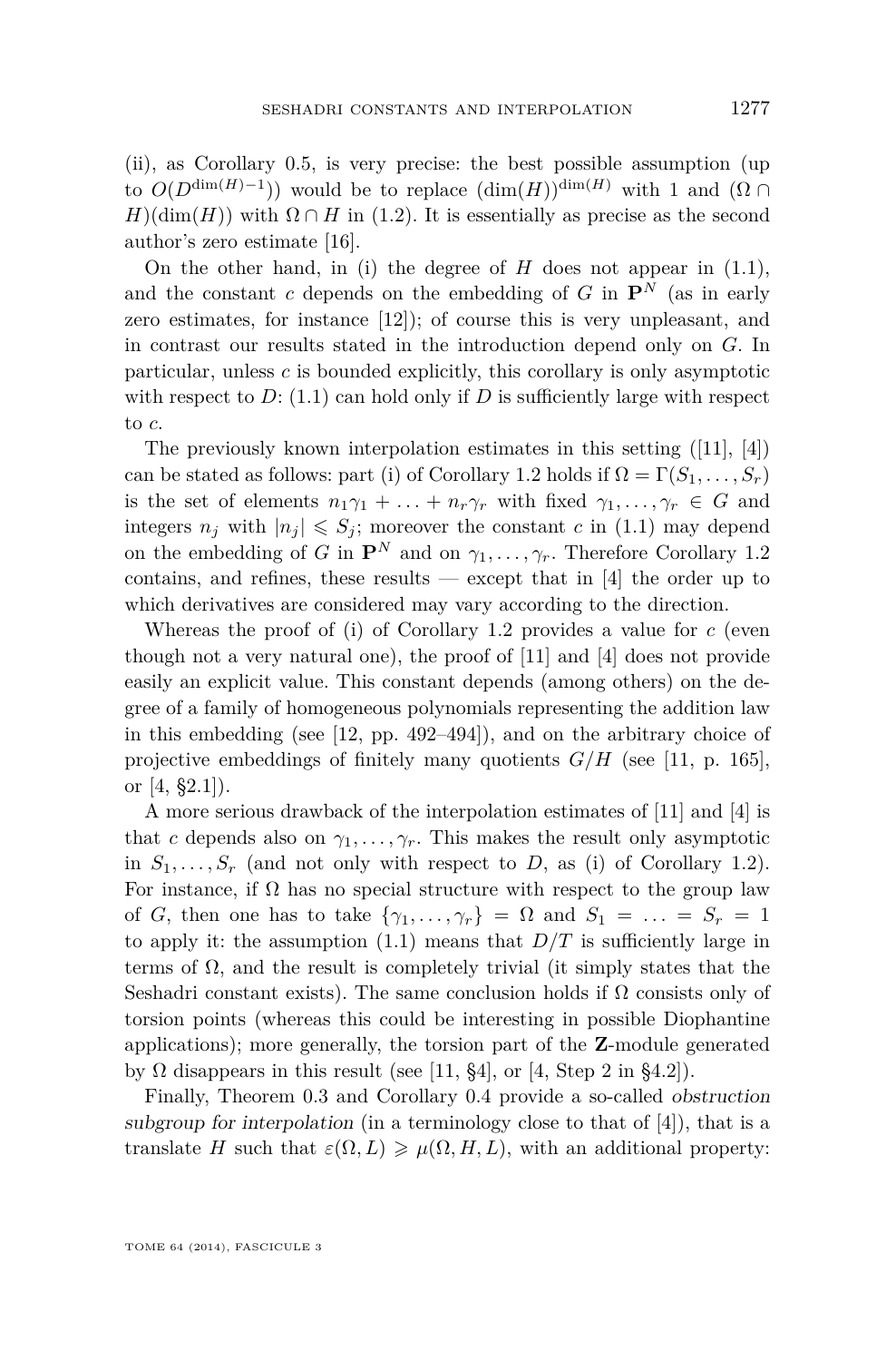*H* is the smallest translate that contains a Seshadri exceptional subvariety for  $\Omega$  and  $L$  (see also [\[17\]](#page-21-0) and [\[18\]](#page-21-0)). On the contrary, no such interpretation follows from the proofs of [\[4\]](#page-20-0) and [\[11\]](#page-20-0).

There is only one aspect of the first author's result [\[4\]](#page-20-0) which is not contained in ours: the fact that in [\[4\]](#page-20-0) the order up to which derivatives are considered may vary according to the direction. We would like to briefly address why the methods of this article do not suffice to establish an interpolation estimate in the case of multiplicity along a proper analytic subgroup  $0 \neq \Lambda \subset T_0(G)$ . In the multiplicity setting where  $\Lambda = T_0(G)$  the jets which multiples of *L* generate are controlled, up to requiring an additional  $K_X$ , by the Seshadri constant  $\varepsilon(\Omega, L)$  which has nice geometric properties. When  $\Lambda \neq T_0(G)$ , there is no longer a simple global geometric invariant which measures positivity in the direction of  $\Lambda$ . The Seshadri constant can be studied naturally on a single blow-up while the corresponding constant associated to derivation in the directions of  $\Lambda$  requires more and more blowups as the order of jets increases. These blow-ups then influence the end result adversely: indeed, in Corollary  $0.5$ , the  $1 - d$  in the exponent comes from the relative canonical bundle of the blow up of  $X$  along  $\Omega$ . In the case where  $\Lambda \subset T_0(G)$  is a proper subspace, the number of blow-ups is roughly equal to the order of vanishing along  $\Lambda$  and each blow-up introduces a new exceptional divisor and a more complicated relative canonical bundle. The fundamental issue here is that the canonical bundle *K<sup>X</sup>* which enters in these vanishing theorems is a global object associated to *X*, whereas what would be needed, in the case of a proper subspace  $\Lambda \subset T_0(G)$ , is a different object which only measures positivity in certain directions.

Even though our point of view in this paper is to work only with Serre compactifications (because they make everything easier), it could be interesting to prove sharp interpolation estimates for other compactifications. Then several parts of our argument would have to change. First, we would need to define the translation operators  $t<sub>g</sub>$ , in a given embedding, in terms of homogeneous forms of bounded degree: this unfortunately brings back all of the constants which depend on the embedding. Secondly and more seriously, we could no longer use the fact that numerically equivalent line bundles have the same Seshadri exceptional subvarieties: we apply this to the line bundle *L* and its translates but in the absence of translation operators an alternative method would need to be developed here. Thirdly, an alternative means of differentiation would need to be found.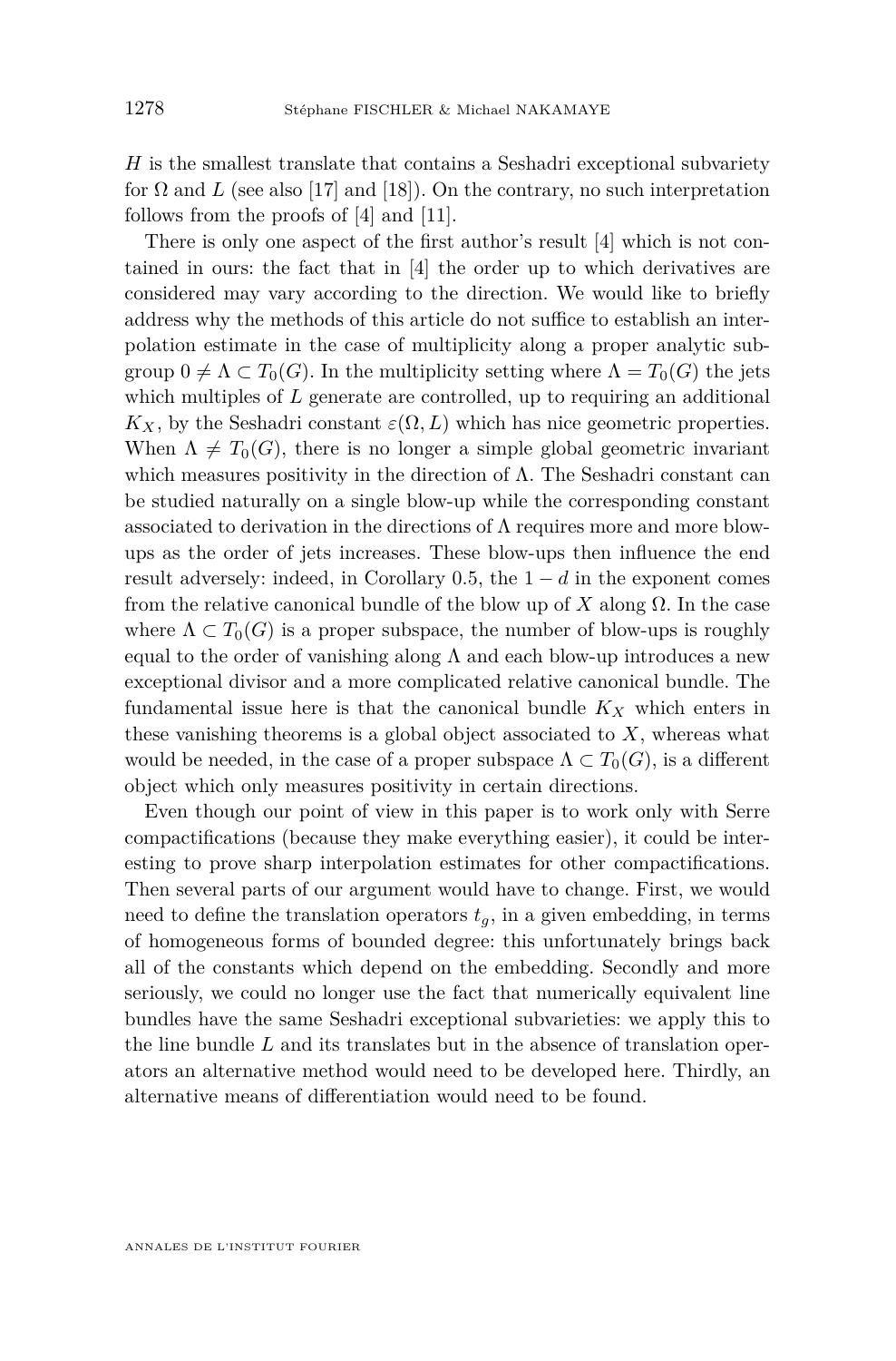<span id="page-11-0"></span>To conclude this section, we would like to compare and contrast the method of proof here with the one employed by Masser [\[11\]](#page-20-0) and generalized by the first author [\[4\]](#page-20-0). Rather than using positivity and vanishing theorems as is done here, Masser takes a more concrete approach we summarize briefly here. If the evaluation map is not surjective (say with no multiplicities, *i.e.*  $T = 1$  and if there is no obstructing subgroup, then there is a linear relation between the values at the points of  $\Omega$  of all  $P \in H^0(X, \mathcal{O}(D))$  — that is, a non-zero functional that vanishes when applied to any *P*. Then translating this functional yields many relations between the values at the points of  $\Omega(d)$ . Linear algebra yields the existence of a non-zero  $P \in H^0(X, \mathcal{O}(D'))$  (for some  $D'$  close to *D*) which vanishes at many points among those of  $\Omega(d)$ ; these many relations imply that it vanishes at all points of  $\Omega(d)$ . This contradicts a zero estimate, for instance that of Philippon [\[19\]](#page-21-0).

#### **2. Seshadri constants and Seshadri exceptional subvarieties**

In this section we gather together all of the preliminary results which we will need in proving the main theorems. We first recall in §2.1 some of the important properties of Seshadri constants and Seshadri exceptional subvarieties which we use repeatedly in our proofs. Then we focus in [§2.2](#page-13-0) on the order of vanishing of sections along Seshadri exceptional subvarieties: here we prove Theorem [2.6,](#page-13-0) the main ingredient in our approach.

#### **2.1. General properties**

Most results of this section apply in general and do not require that *X* be a compactification of a commutative algebraic group. Until the end of this section, we let *X* denote a smooth projective variety with additional hypotheses as needed. These results will be applied in [§3](#page-16-0) to the case where *X* is a Serre compactification of a commutative algebraic group, but they hold in general and are of independent interest.

We first discuss in detail Seshadri constants and Seshadri exceptional subvarieties. A useful reference for this material is Chapter 5 of [\[10\]](#page-20-0), where complete proofs are provided when  $\Omega$  consists in a single point: the general results for a finite subset  $\Omega$  can be proved in the same way. In addition to the definition of Seshadri constants in terms of curves and multiplicities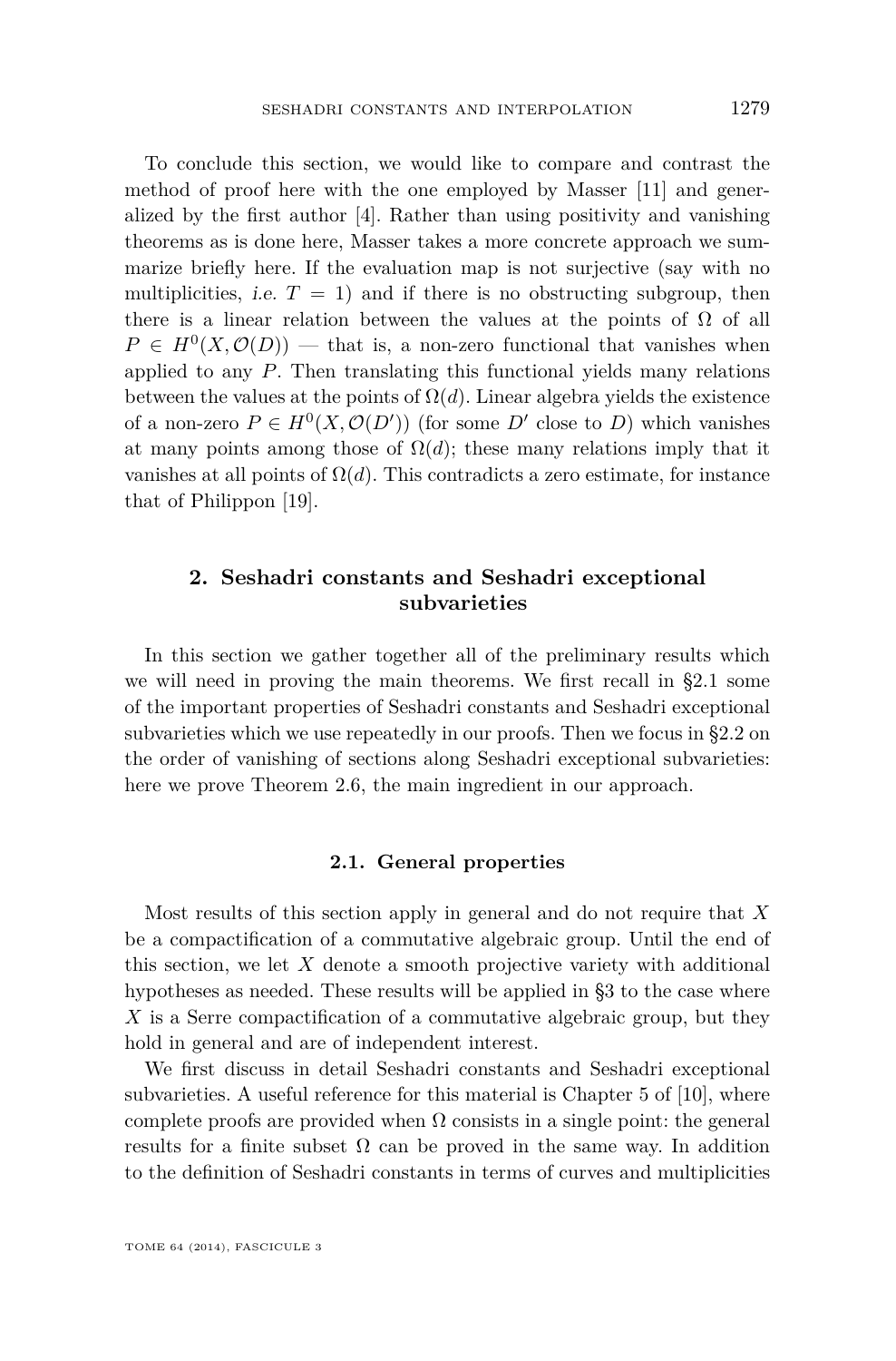<span id="page-12-0"></span>which was given in the introduction, there is an alternative definition which is often useful. For this definition, given in [\[10,](#page-20-0) Definition 5.1.1], note that a divisor *D* on *X* is called nef if  $D \cdot C \geq 0$  for every curve  $C \subset X$ .

DEFINITION 2.1. — Suppose  $\Omega \subset X$  is a finite set, *L* an ample line bundle on *X*. Let  $\pi: Y \to X$  be the blow-up of *X* along  $\Omega$  with exceptional divisor *E*. Then the Seshadri constant of *L* along  $\Omega$  is

$$
\varepsilon(\Omega, L) = \sup \{ \alpha \geq 0 : \pi^*(L)(-\alpha E) \text{ is nef} \}.
$$

The fact that Definition [0.1](#page-2-0) and Definition 2.1 are equivalent can be found in [\[10,](#page-20-0) Proposition 5.1.5]. We will only use this alternative characterization of Seshadri constants in the proof of Corollary [0.5.](#page-4-0) Campana and Peternell [\[2\]](#page-20-0) established that a Seshadri exceptional subvariety for *L* and  $\Omega$ , as defined in Definition [0.1,](#page-2-0) always exists; a proof can be found in [\[10,](#page-20-0) Proposition 2.3.18]. Combining Definition [0.1](#page-2-0) with Proposition 5.1.9 of [\[10\]](#page-20-0) yields the following lemma:

Lemma 2.2. — For any positive-dimensional irreducible subvariety *V* of *X* we have

$$
\varepsilon(\Omega, L)^{\dim(V)} \left( \sum_{x \in \Omega \cap V} \text{mult}_x(V) \right) \leqslant \deg_L(V).
$$

If *V* is a Seshadri exceptional subvariety with respect to *L* and  $\Omega$ , then equality holds.

Of great importance to us is the fact that Seshadri exceptional subvarieties for  $\Omega$  and  $L$  depend only on the numerical equivalence class of  $L$ : recall that two line bundles *L* and *M* on a variety *X* are called numerically equivalent if  $L \cdot C = M \cdot C$  for every curve  $C \subset X$ . Since the Seshadri constant  $\varepsilon(\Omega, L)$  is defined in terms of intersection numbers of L with curves on *X*, it follows that  $\varepsilon(\Omega, L) = \varepsilon(\Omega, M)$  if *M* and *L* are numerically equivalent ample line bundles on *X*. Similarly *V* is Seshadri exceptional with respect to *L* and Ω if and only if it is Seshadri exceptional for *M*:

Lemma 2.3. — Suppose *M* and *L* are numerically equivalent ample line bundles on a smooth projective variety *X*. Let  $\Omega \subset X$  be a finite subset. Then a subvariety  $V \subset X$  is a Seshadri exceptional for  $\Omega$  and  $L$  if and only if it is Seshadri exceptional for Ω and *M*.

When *X* is an equivariant compactification of *G* let  $t_q: X \to X$  be the extension of translation by  $g$  to  $X$ . Using [\[6,](#page-20-0) §19.1] we deduce that the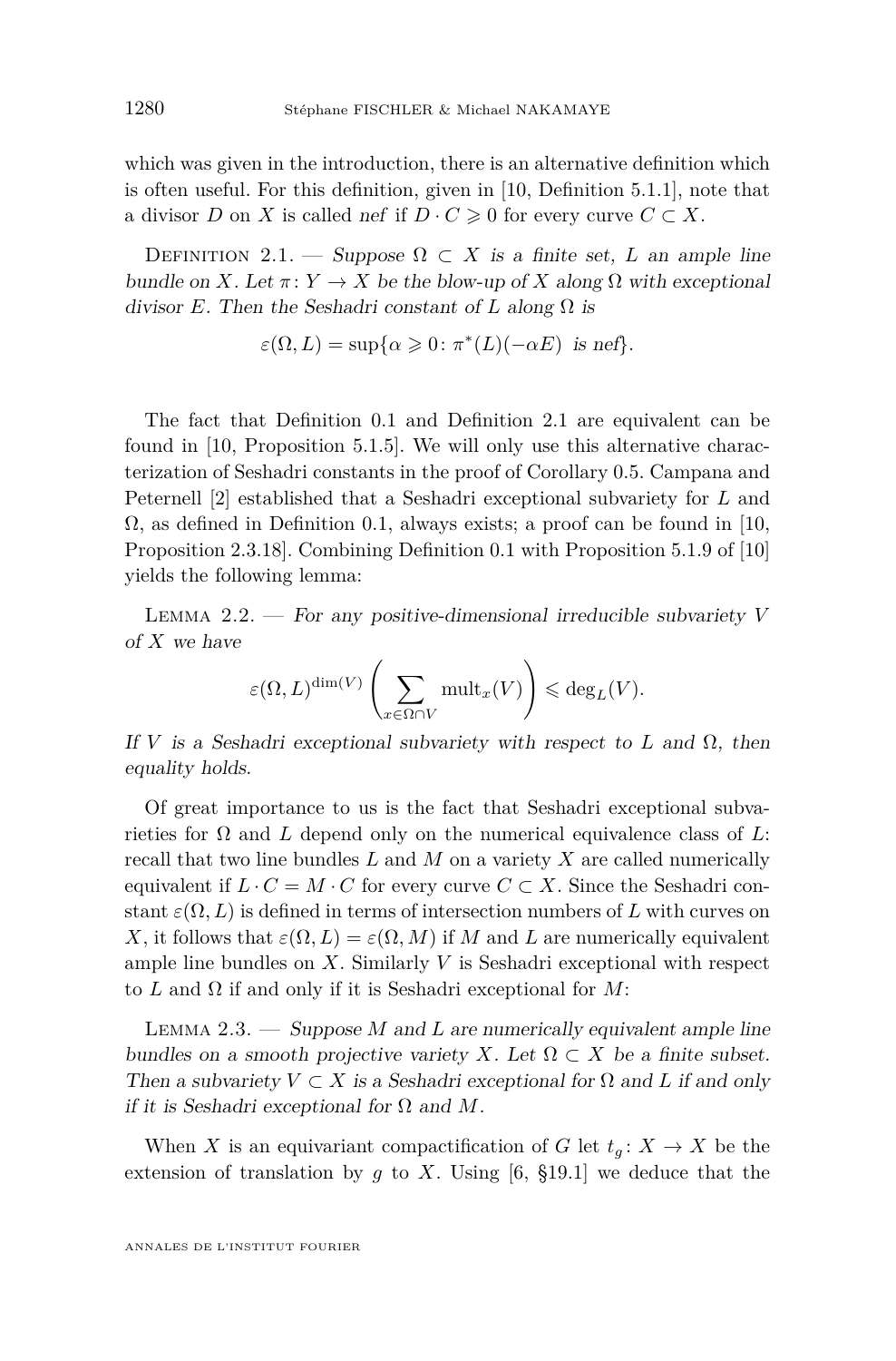<span id="page-13-0"></span>line bundles  $t_g^*(L)$  are all numerically equivalent. Hence, we derive from Lemma [2.3](#page-12-0) the important corollary:

COROLLARY 2.4. — For any ample line bundle *L* on *X* and any  $q \in G$ , a subvariety *V* is Seshadri exceptional for  $\Omega$  and *L* if and only if it is Seshadri exceptional for  $\Omega$  and  $t_g^*(L)$ .

Before presenting in §2.2 the main result of this section, we require one more preliminary lemma about jet separation. Using the notation of [\[10,](#page-20-0) Definition 5.1.15], write  $J_x^s(L)$  for  $H^0(X, L \otimes \mathcal{O}_X/m_x^{s+1})$ , the jets of order *s* at *x* for a line bundle *L*. Similarly, write  $J_{\Omega}^s(L) = \bigoplus_{x \in \Omega} J_x^s(L)$ . We say that a line bundle *L* separates *s*-jets along  $\Omega$  if the natural map

$$
H^0(X, L) \to \bigoplus_{x \in \Omega} J^s_x(L)
$$

is surjective. Following [\[10,](#page-20-0) Definition 5.1.16] we write  $s(L, \Omega)$  for the largest non-negative integer  $s$  such that  $L$  separates  $s$ -jets along  $\Omega$ , assigning the value  $-1$  if *L* does not separate zero jets along Ω. Proposition 5.1.17 of [\[10\]](#page-20-0) gives the following important relationship between the Seshadri constant  $\varepsilon(\Omega, L)$  and the asymptotic separation of jets by powers of the line bundle L:

Lemma 2.5. — Suppose *L* is an ample line bundle on a smooth projective variety *X* and  $\Omega \subset X$  a finite subset. Then

$$
\varepsilon(\Omega, L) = \lim_{k \to \infty} \frac{s(kL, \Omega)}{k}.
$$

#### **2.2. Order of vanishing along exceptional subvarieties**

From now on we denote by *X* a Serre compactification of a connected commutative algebraic group *G*. To begin with, let us state (and prove) the main theorem of this section, relating the order of vanishing of a section of *L* along  $\Omega$  to its order of vanishing along any Seshadri exceptional subvariety *V* relative to *L* and  $\Omega$ . It is closely related to [\[3,](#page-20-0) Proposition 2.3], [\[15,](#page-21-0) Lemma 1.3], and is a simplified version of [\[18,](#page-21-0) Proposition 5]:

THEOREM  $2.6.$  — Suppose X is a Serre compactification of a connected commutative algebraic group *G*. Let *L* be an ample line bundle on *X*,  $\Omega \subset X$  a finite subset,  $s \in H^0(X, L)$  a non-zero section. Suppose *V* is Seshadri exceptional for *L* relative to  $\Omega$ . Let  $m = \text{mult}_{\Omega}(s)$ . Then

$$
\text{mult}_V(s) \geqslant m - \varepsilon(\Omega, L).
$$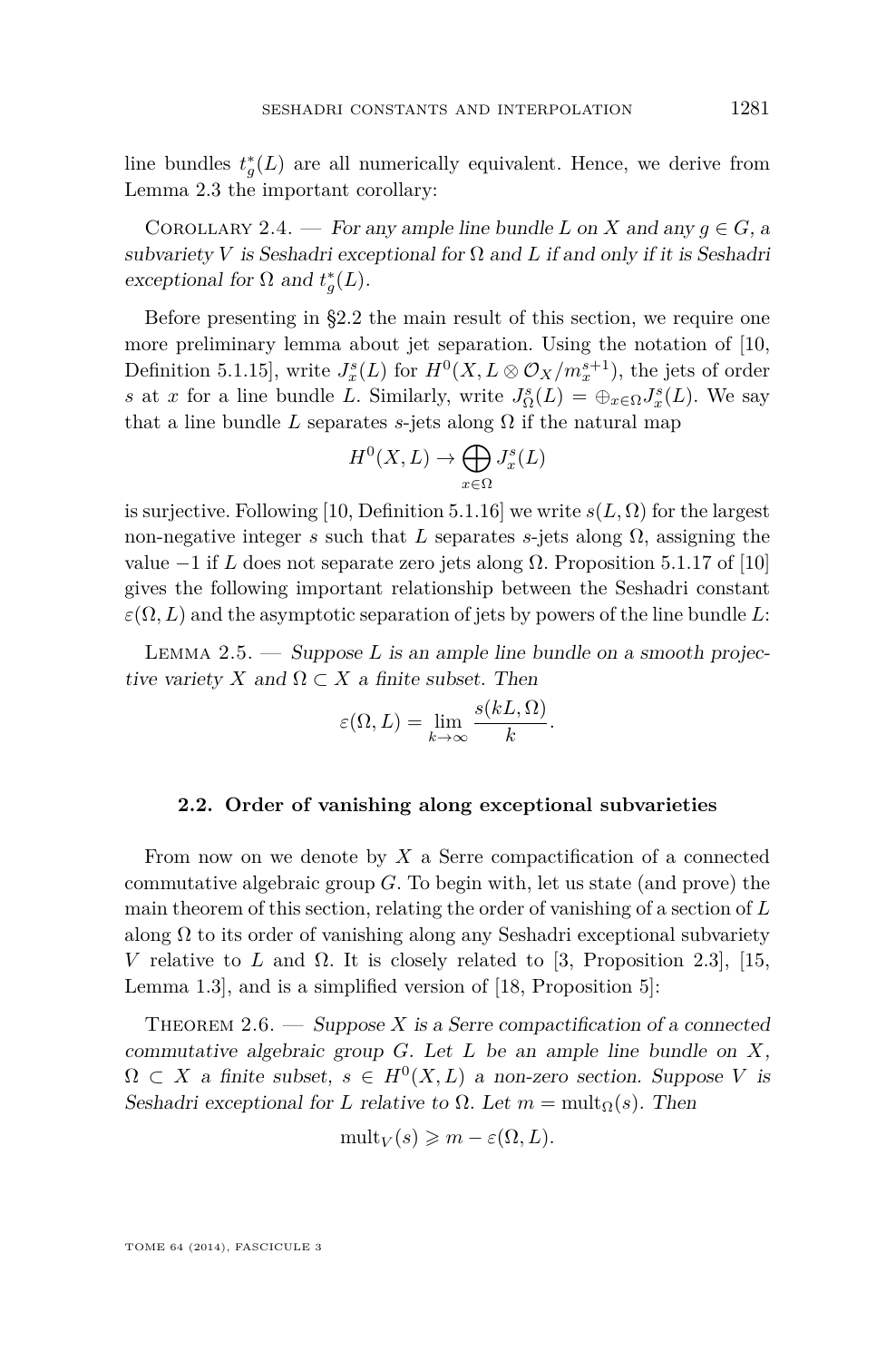<span id="page-14-0"></span>An important feature in our proof is that we differentiate sections, in the same way as in [\[18,](#page-21-0) [16\]](#page-21-0); let us recall this briefly. To each non-zero vector  $v \in T_0(G)$  is associated a translation invariant vector field on X. If  $s \in H^0(X, L)$  then the derivative of *s* can be taken locally with respect to this vector field and we denote this derivative by  $D_v(s)$ . This is not in general a section of *L* on *X* because the local patching restraints on *s* are destroyed when taking derivatives: however,  $D_{\nu}(s)$  is a well-defined section of  $H^0(Z, L)$  if Z is contained in the zero locus of *s*. For any  $r \geq 1$  we shall consider differential operators of order *r*, that is polynomials of degree *r* in these operators  $D_v$ . In the same way, if  $s \in H^0(X, L)$  vanishes along *Z* with multiplicity at least  $\mu$  then  $D(s) \in H^0(Z, L)$  for any differential operator *D* of order less than or equal to  $\mu$ . The reader is referred to §1 of [\[16\]](#page-21-0) for more details. We shall use the following result, which is a special case of Lemma 4 from [\[16\]](#page-21-0).

LEMMA 2.7.  $\longrightarrow$  Suppose *X* is a Serre compactification of a connected commutative algebraic group *G*. Let *L* be an ample line bundle on *X*. Let *x* ∈ *X* and 0  $\neq$  *s* ∈ *H*<sup>0</sup>(*X, L*). Let *V* ⊂ *X* be an irreducible subvariety containing *x*, and *D* be a differential operator of order *r* on *X*. Assume that  $r = \text{mult}_V(s) < \text{mult}_x(s) = M$ . Let  $Z(D(s)) = \sum_{i=1}^n a_i W_i$  where  $D(s)$  is considered as a global section of *L* on *V*. Then

$$
\sum_{i=1}^{n} a_i \operatorname{mult}_x(W_i) \geqslant \operatorname{mult}_x(V)(M - r).
$$

Proof of Theorem [2.6.](#page-13-0) — Suppose that the conclusion of Theorem [2.6](#page-13-0) is false so that

 $\text{mult}_V(s) < m - \varepsilon(\Omega, L).$ 

Choose a differential operator *D* on *X* of order  $\text{mult}_V(s)$  so that  $D(s) \in$  $H^0(V, L)$  is well defined and non-zero. Write

$$
Z(D(s)) = \sum_{i=1}^{n} a_i W_i.
$$

Lemma 2.7 gives, for each  $x \in \Omega \cap V$ 

(2.1) 
$$
\text{mult}_x(D(s)) = \sum_{i=1}^n a_i \text{ mult}_x(W_i) > \text{mult}_x(V)\varepsilon(\Omega, L)
$$

Applying Lemma [2.5](#page-13-0) and (2.1), we may choose *k* sufficiently large so that for each  $x \in \Omega \cap V$ 

(2.2) 
$$
\operatorname{mult}_x(D(s))\left(\frac{s(kL,\Omega)}{k}\right)^{\dim(V)-1} > \operatorname{mult}_x(V)\varepsilon(\Omega,L)^{\dim(V)}.
$$

ANNALES DE L'INSTITUT FOURIER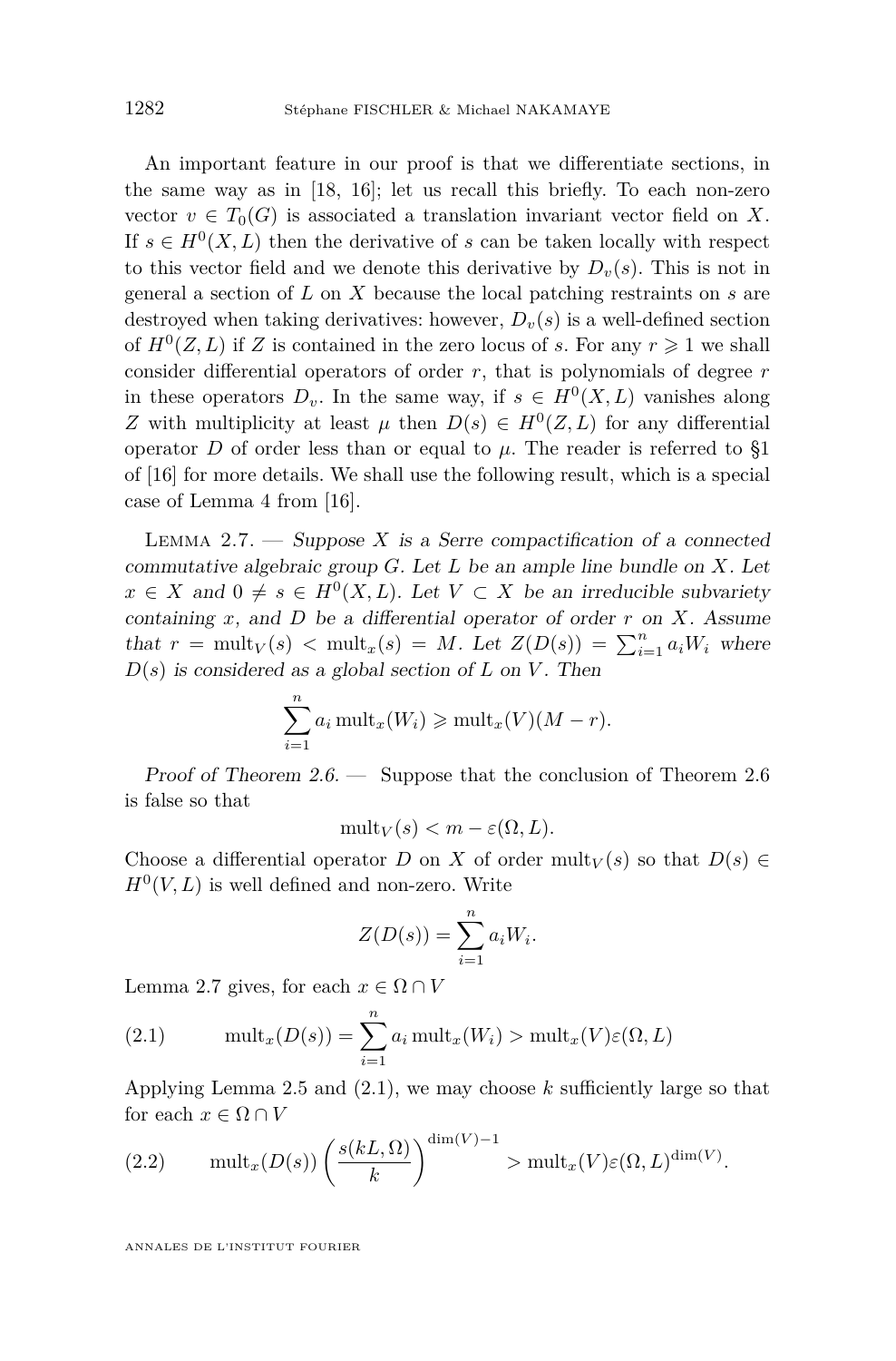<span id="page-15-0"></span>By definition of  $s(kL, \Omega)$  there exist sections  $s_1, \ldots, s_{\dim(V)-1} \in H^0(X, kL)$ so that

(2.3) mult*x*(*si*) = *s*(*kL,* Ω)

for each  $x \in \Omega$  and the tangent cones (see [\[6,](#page-20-0) p. 227]) of the divisors  $Z(s_i)$ meet properly at each point in  $x \in \Omega \cap V$ . It follows that each  $x \in \Omega \cap V$ is an isolated irreducible component of

$$
(2.4) \tZ(s_1) \cap \ldots \cap Z(s_{\dim(V)-1}) \cap Z(D(s)).
$$

Although each point of  $x \in \Omega \cap V$  is an irreducible component of the intersection (2.4), there may also be positive dimensional components  $\{W_j'\}$ in (2.4) which do not contain any point of  $\Omega \cap V$ . Since *L* is an ample line bundle,  $\deg_{k}(W_j) > 0$  for all *j* and so the part of the intersection (2.4) which is not supported on  $\Omega \cap V$  can be represented by an effective zero cycle. By [\[6,](#page-20-0) Corollary 12.4], for each  $x \in \Omega \cap V$  the multiplicity of x in *Z*( $s_1$ ) ∩ *.* . . ∩ *Z*( $s_{\dim(V)-1}$ ) ∩ *Z*(*D*(*s*)) is at least

$$
\operatorname{mult}_x Z(D(s))\left(\prod_{i=1}^{\dim(V)-1} \operatorname{mult}_x(Z(s_i))\right).
$$

Hence we find

$$
k^{\dim(V)-1} \deg_L(V) = \deg (Z(s_1) \cap \ldots \cap Z(s_{\dim(V)-1}) \cap Z(D(s)))
$$
  
\n
$$
\geqslant \sum_{x \in \Omega \cap V} \text{mult}_x Z(D(s)) \left( \prod_{i=1}^{\dim(V)-1} \text{mult}_x(Z(s_i)) \right)
$$
  
\n
$$
> \left( \sum_{x \in \Omega \cap V} \text{mult}_x(V) \right) k^{\dim(V)-1} \varepsilon(\Omega, L)^{\dim(V)}
$$

with the last inequality coming from  $(2.2)$  and  $(2.3)$ . This contradicts Lemma [2.2](#page-12-0) and establishes Theorem [2.6.](#page-13-0)

In order to use Theorem [2.6](#page-13-0) in a broader setting in what follows we require

COROLLARY 2.8. — Suppose X is a Serre compactification of a connected commutative algebraic group *G*. Suppose *L* is an ample line bundle on *X*,  $\Omega \subset X$  a finite subset,  $s \in H^0(X, L)$  a non-zero section. Suppose *V* is Seshadri exceptional for *L* relative to  $\Omega$ . Let  $g \in G$  and  $m = \text{mult}_{g+\Omega}(s)$ . Then

$$
\text{mult}_{g+V}(s) \geqslant m - \varepsilon(\Omega, L).
$$

TOME 64 (2014), FASCICULE 3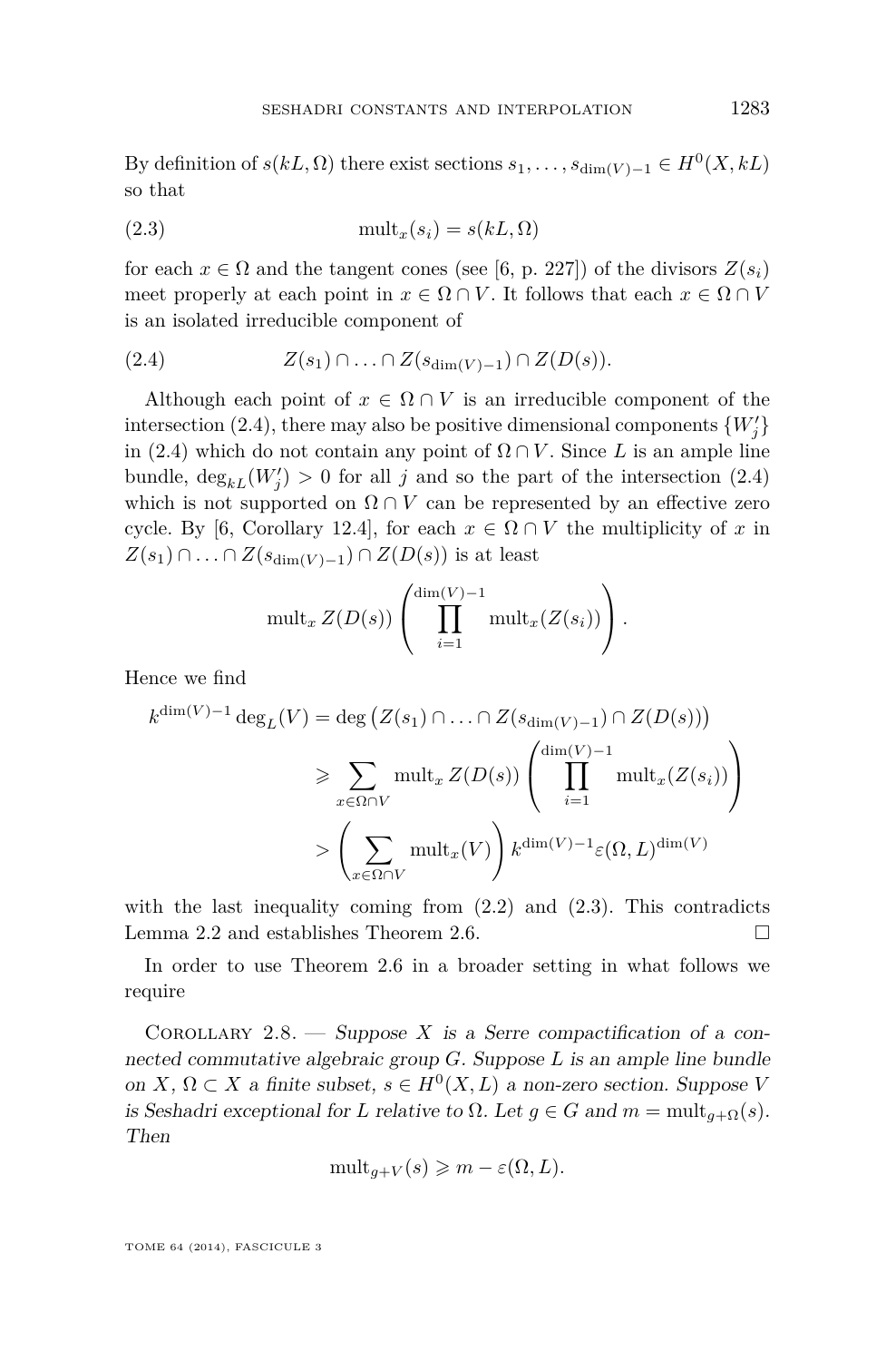<span id="page-16-0"></span>Proof of Corollary [2.8.](#page-15-0) — Let  $t_q: X \to X$  denote the extension of translation by *g* to *X*. It follows from Corollary [2.4](#page-13-0) that *V* is Seshadri exceptional for  $t_g^*(L)$  relative to  $\Omega$ . Since  $t_g^*(s)$  vanishes to order *m* along  $\Omega$  we can apply Theorem [2.6](#page-13-0) to conclude that

$$
\mathrm{mult}_{V}(t_{g}^{*}(s)) \geqslant m - \varepsilon(\Omega, L).
$$

But  $\text{mult}_V(t_g^*(s)) = \text{mult}_{g+V}(s)$  so this concludes the proof of Corollary [2.8.](#page-15-0)  $\Box$ 

#### **3. Proofs of main results**

In this section we prove Theorem [0.3](#page-3-0) and its two Corollaries [0.4](#page-4-0) and [0.5.](#page-4-0)

Proof of Theorem [0.3.](#page-3-0) — By the asymptotic Riemann-Roch Theorem [\[10,](#page-20-0) Example 1.2.19],

$$
h^{0}(X,kL) = \frac{L^{d}k^{d}}{d!} + O(k^{d-1}).
$$

If  $\alpha$  is a real number, we let  $\lceil k\alpha \rceil$  denote the smallest integer which is greater than or equal to *kα*. We have

$$
\dim\left(J_{\Omega(d)}^{\lceil k\alpha\rceil}\right) = \frac{(k\alpha)^d}{d!}|\Omega(d)| + O(k^{d-1}).
$$

Hence as long as  $|\Omega(d)|\alpha^d < L^d$  or

(3.1) 
$$
\alpha < \left(\frac{L^d}{|\Omega(d)|}\right)^{\frac{1}{d}},
$$

when  $k \gg 0$  there is a non-zero section  $s \in H^0(X, kL)$  whose jets of order  $\lceil k\alpha \rceil$  are identically zero. Consequently, there exists a non-zero section  $s \in H^0(X, kL)$  such that

(3.2) 
$$
\text{mult}_{\Omega(d)}(s) > k\alpha.
$$

Since

$$
\varepsilon(\Omega, L) < \mu(\Omega, L) = \frac{\left(\frac{L^d}{|\Omega(d)|}\right)^{\frac{1}{d}}}{d}
$$

we can apply  $(3.1)$  and  $(3.2)$  to conclude that for  $k$  sufficiently large there is a non-zero section  $s \in H^0(X, kL)$  such that

(3.3) 
$$
\text{mult}_{\Omega(d)}(s) > k d\varepsilon(\Omega, L).
$$

Since *V* is Seshadri exceptional for *L* and  $\Omega$ , *V* must contain at least one point of  $\Omega$  and so  $V \cap G$  is non-empty. Let  $V^{(r)} = (V \cap G) + \ldots + (V \cap G)$ with *r* summands. Let  $V^{(0)} = \{0\}$  and  $\Omega(0) = \{0\}$  where  $0 \in G$  is the

ANNALES DE L'INSTITUT FOURIER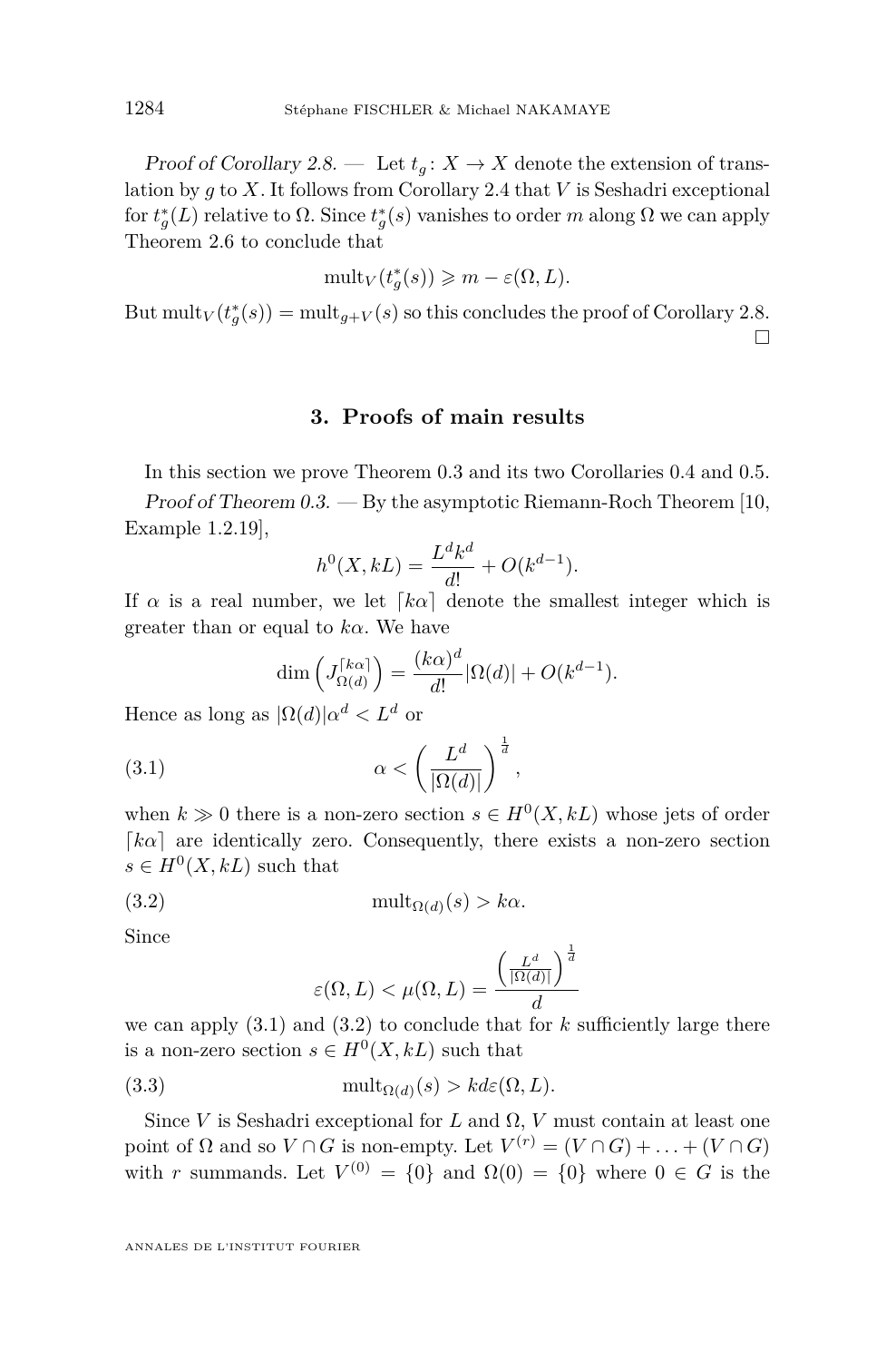<span id="page-17-0"></span>identity element. We will show by induction on *r* that for  $0 \le r \le d$  we have, provided *k* is sufficiently large:

(3.4) 
$$
\text{mult}_{\Omega(d-r)+V^{(r)}}(s) > k(d-r)\varepsilon(\Omega,L).
$$

For  $r = 0$ , (3.4) is [\(3.3\)](#page-16-0). Suppose  $0 \le r \le d - 1$  and that (3.4) has been verified for *r*. For each  $x \in \Omega(d-r-1)+V^{(r)}$ , we have  $x+\Omega \subset \Omega(d-r)+V^{(r)}$ . By (3.4)

$$
\text{mult}_{x+\Omega}(s) > k(d-r)\varepsilon(\Omega, L) \quad \text{for any } x \in \Omega(d-r-1) + V^{(r)}.
$$

By Corollary [2.8](#page-15-0)

 $\text{mult}_{x+V}(s) > k(d-r-1)\varepsilon(\Omega, L) \text{ for any } x \in \Omega(d-r-1) + V^{(r)}$ .

Thus

$$
\operatorname{mult}_{x+V^{(r+1)}}(s) > k(d-r-1)\varepsilon(\Omega, L) \quad \text{for any } x \in \Omega(d-r-1)
$$

and this is exactly  $(3.4)$  for the case  $r + 1$ . When  $r = d$ , we conclude that *s* vanishes along  $(V \cap G) + ... + (V \cap G)$  with *d* summands. Since *s* is non-zero and  $d = \dim(G)$  this is only possible if  $V \cap G$  is contained in a translate of a proper connected algebraic subgroup of *G*. This concludes the proof of (i) in Theorem [0.3.](#page-3-0)

Suppose that (ii) is false so that

$$
\varepsilon(\Omega, L) < \mu(\Omega, H, L).
$$

We will write  $Y = \overline{H}$ , the Zariski closure of *H* in *X*. We claim that *V* is a Seshadri exceptional subvariety relative to  $L|Y$  and  $\Omega \cap H$ , where  $L|Y$ denotes the restriction of *L* to *Y*. To see this note that  $H = Y \cap G$  is a translate of a connected algebraic subgroup and so is smooth. Consequently it makes sense to talk about the Seshadri constant  $\varepsilon(\Omega \cap Y, L|Y)$ . Thinking of  $\varepsilon(\Omega \cap Y, L|Y)$  in terms of Definition [0.1,](#page-2-0) we have

$$
(3.5) \qquad \qquad \varepsilon(\Omega \cap Y, L|Y) \geqslant \varepsilon(\Omega, L)
$$

because the infimum on the left is taken over a smaller collection of curves than the infimum on the right, and the multiplicity of these curves is added on a smaller set of points. On the other hand, using Definition [0.1](#page-2-0) we have

$$
\varepsilon(\Omega, L) = \left(\frac{\deg_L(V)}{\sum_{x \in \Omega} \text{mult}_x(V)}\right)^{\frac{1}{\dim(V)}}
$$

*.*

*.*

But  $V \cap G \subset H$  and consequently the only points of  $\Omega$  which can be in V are those that are also in *H* so we find

$$
\varepsilon(\Omega, L) = \left(\frac{\deg_L(V)}{\sum_{x \in \Omega \cap H} \text{mult}_x(V)}\right)^{\frac{1}{\dim(V)}}
$$

TOME 64 (2014), FASCICULE 3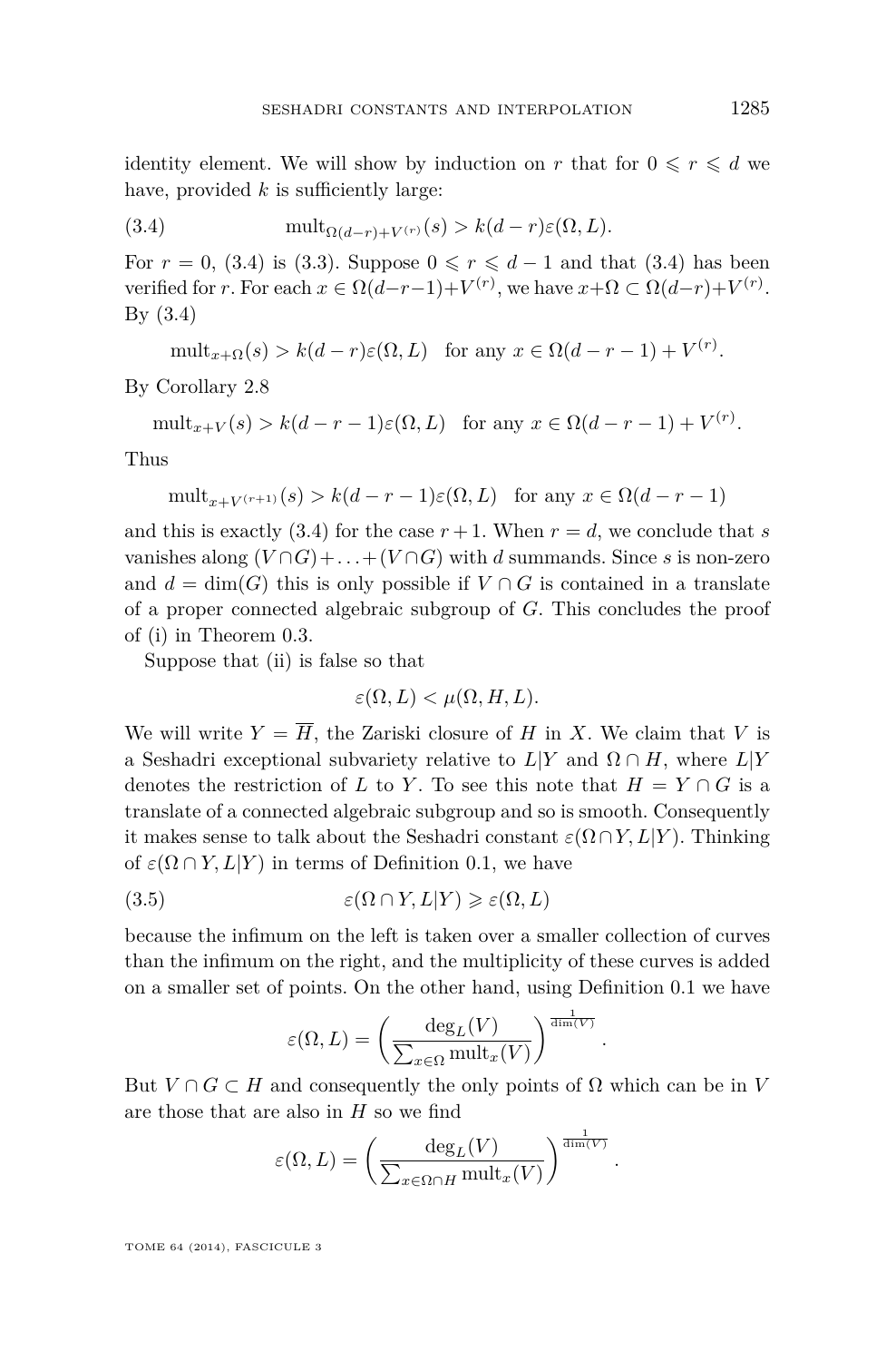Now  $V = \overline{V \cap G}$  so that Lemma [2.2](#page-12-0) yields

$$
\varepsilon(\Omega \cap Y, L|Y) \leqslant \left(\frac{\deg_L(V)}{\sum_{x \in \Omega \cap H} \text{mult}_x(V)}\right)^{\frac{1}{\dim(V)}} = \varepsilon(\Omega, L)
$$

and thus, recalling [\(3.5\)](#page-17-0), equality must hold here and in [\(3.5\)](#page-17-0). Hence *V* is Seshadri exceptional for  $L|Y$  and  $\Omega \cap H$ .

We have assumed that  $\varepsilon(\Omega, L) < \mu(\Omega, H, L)$ . Since  $Y = \overline{H}$  and equality holds in  $(3.5)$  this means

(3.6) 
$$
\varepsilon(\Omega \cap H, L|Y) < \frac{\left(\frac{\deg_L(Y)}{|(\Omega \cap H)(\dim(H))|}\right)^{1/\dim(H)}}{\dim(H)}.
$$

If  $H \subset G$  is a subgroup, then we may apply part (i) to  $H, L|Y$ , and  $\Omega \cap H$ and this leads to a contradiction. Suppose then that *H* is a translate of a connected, proper algebraic subgroup  $H_0 \subset G$ . Choose  $g \in \Omega \cap H$  and let  $t_q: X \to X$  denote the extension of translation by *g*. Denote by

$$
\tau_g\colon \overline{H_0}\to \overline{H}
$$

the restriction of  $t_q$  to  $\overline{H_0}$ .

Since  $t_q$  is an isomorphism it preserves Sesahdri exceptional subvarieties:  $t_{-g}(V)$  is Seshadri exceptional relative to  $t_{-g}(\Omega)$  and  $t_g^*(L)$  and  $\varepsilon(t_{-g}(\Omega), t_g^*(L)) = \varepsilon(\Omega, L)$ . By Corollary [2.4,](#page-13-0)  $t_{-g}(V)$  is Seshadri exceptional relative to  $t_{-g}(\Omega)$  and *L*. In the same way,  $\tau_{-g}(V)$  is Seshadri exceptional relative to  $\tau_{-q}(\Omega \cap H) = t_{-q}(\Omega) \cap H_0$  and  $L|\overline{H_0}$  because *V* is Seshadri exceptional for  $L|Y$  and  $\Omega \cap H$ , and we have

(3.7) 
$$
\varepsilon(t_{-g}(\Omega) \cap H_0, L|\overline{H_0}) = \varepsilon(\Omega \cap H, L|\overline{H}).
$$

Looking at Definition [0.1,](#page-2-0) since  $\deg_L(\overline{H_0}) = \deg_L(\overline{H})$  and

$$
|(t_{-g}(\Omega) \cap H_0)(\dim(H_0)| = |(\Omega \cap H)(\dim(H))|
$$

we find

(3.8) 
$$
\mu(\Omega, H, L) = \mu(t_{-g}(\Omega) \cap H_0, H_0, L).
$$

Combining (3.6), (3.7), and (3.8), part (i) of Theorem [0.3](#page-3-0) shows that  $\tau_{-q}(V)$ is degenerate in  $\overline{H_0}$  which is not possible since  $H_0$  is, by hypothesis, the smallest connected subgroup of *G* containing  $t_{-g}(V)$ . This concludes the proof of Theorem [0.3.](#page-3-0)

Proof of Corollary [0.4.](#page-4-0) — By Theorem [0.3,](#page-3-0) either  $\varepsilon(\Omega, L) \geq \mu(\Omega, L)$  or there is a translate *H* of a connected proper algebraic subgroup so that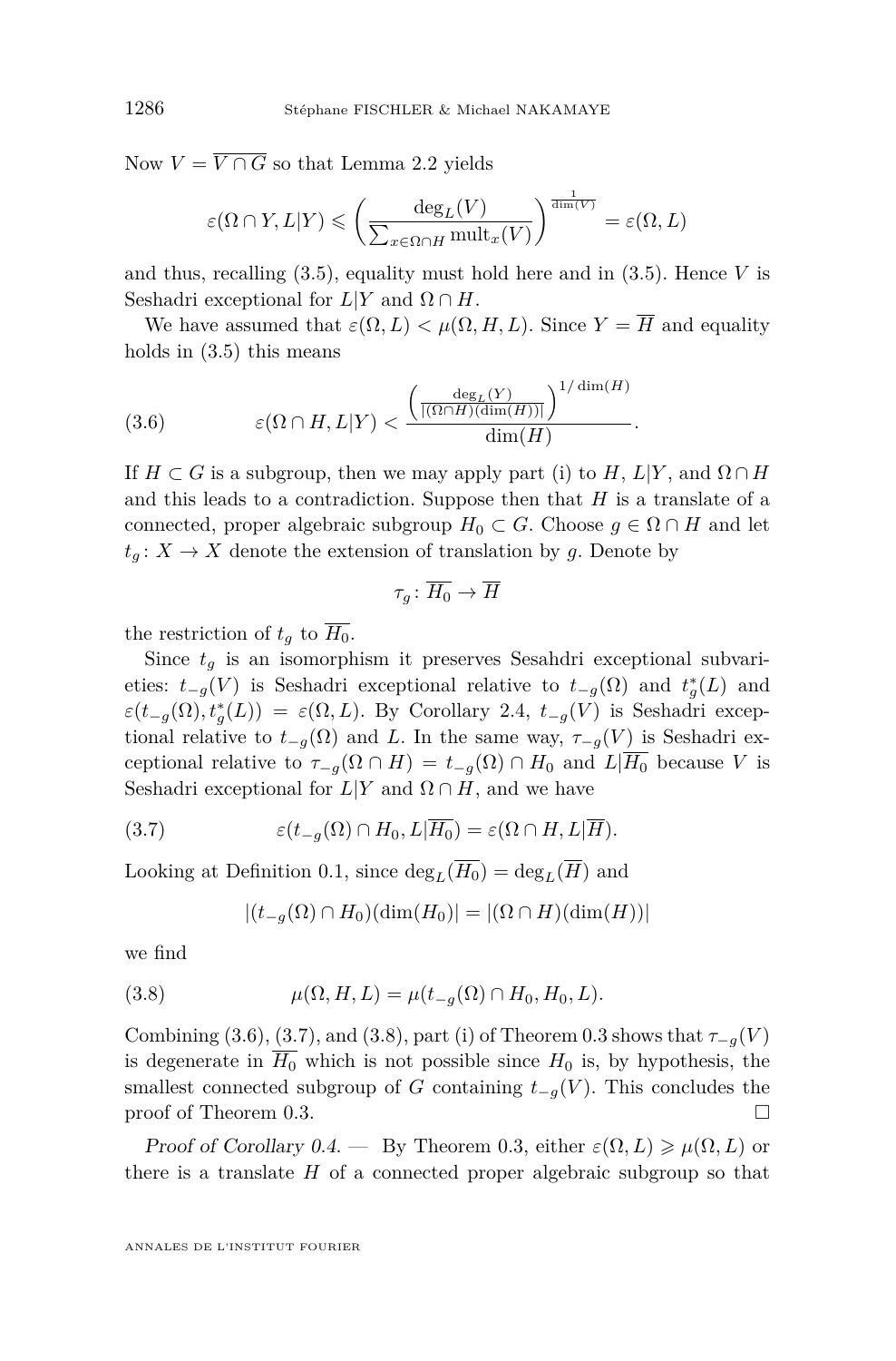<span id="page-19-0"></span> $\varepsilon(\Omega, L) \geq \mu(\Omega, H, L)$ . Since  $\mu(\Omega, L) \geq \nu(\Omega, L)$  and  $\mu(\Omega, H, L) \geq \nu(\Omega, L)$  by hypothesis, we conclude that

$$
\varepsilon(\Omega, L) \geqslant \nu(\Omega, L)
$$

as desired.  $\Box$ 

Proof of Corollary  $0.5$  — Let  $\pi: Y \to X$  be the blow up of  $\Omega$  with exceptional divisor *E*. By Definition [2.1,](#page-12-0)  $\pi^*(L)$  ( $-\varepsilon(\Omega, L)E$ ) is a limit of nef line bundles and so [\[10,](#page-20-0) Example 1.4.16] shows that  $\pi^*(L)$  ( $-\varepsilon(\Omega, L)E$ ) is nef. Thus

$$
\pi^*(L) \left(-\varepsilon(\Omega, L)E\right)^d \geq 0.
$$

On the other hand, by hypothesis,  $0 < \alpha < \nu(\Omega, L)$  so by Corollary [0.4](#page-4-0) we have  $\alpha < \varepsilon(\Omega, L)$ . Thus

$$
\pi^*(L)(-\alpha E)^d > \pi^*(L)(-\varepsilon(\Omega, L)E)^d \geq 0.
$$

By [\[10,](#page-20-0) Theorem 2.2.16],  $\pi^*(L)(-\alpha E)$  is a big line bundle (see [10, Definition 2.2.1]). We may therefore apply the Kawamata-Viehweg vanishing theorem, [\[10,](#page-20-0) Theorem 4.3.1], and obtain

$$
H^{1}(Y,(K_{Y} + \pi^{*}(L))(-\alpha E)) = 0.
$$

Since  $K_Y = \pi^*(K_X) + (d-1)E$  this means

 $(3.9)$  $(Y, \pi^*(K_X + L)((d - 1 - \alpha)E)) = 0.$ 

Let  $\mathcal{I}_{\Omega}(\alpha+1-d) \subset \mathcal{O}_X$  denote the sheaf of functions vanishing to order at least  $\alpha + 2 - d$  at each point of  $\Omega$ . Applying the projection formula ([\[7,](#page-20-0) Exercise 8.1 and  $[8,$  Theorem 1-2-3 $]$  to  $(3.9)$  gives

(3.10) 
$$
H^{1}(X, K_X + L \otimes I_{\Omega}(\alpha + 1 - d)) = 0.
$$

Using (3.10) and the long exact cohomology sequence associated to the exact sequence of sheaves

$$
0 \to H^0(X, (K_X + L) \otimes \mathcal{I}_{\Omega}(s)) \to H^0(X, K_X + L) \to J_{\Omega}^{\alpha+1-d}(K_X + L) \to 0
$$

shows that the map

$$
H^0(X, K_X + L) \to J_{\Omega}^{\alpha+1-d}(K_X + L)
$$

is surjective, concluding the proof of (i) of Corollary [0.5.](#page-4-0)

The key fact in the proof of Corollary [0.5\(](#page-4-0)i) is that  $\pi^*(L)(-\varepsilon(\Omega,L)E)$ is big and nef. If *M* is a line bundle on *X* which is numerically equivalent to zero then  $\pi^*(L+M)(-\varepsilon(\Omega,L)E)$  is also big and nef and the proof of Corollary [0.5\(](#page-4-0)i) gives the surjection

(3.11) 
$$
H^{0}(X, K_X + L + M) \to J_{\Omega}^{\alpha+1-d}(K_X + L + M)
$$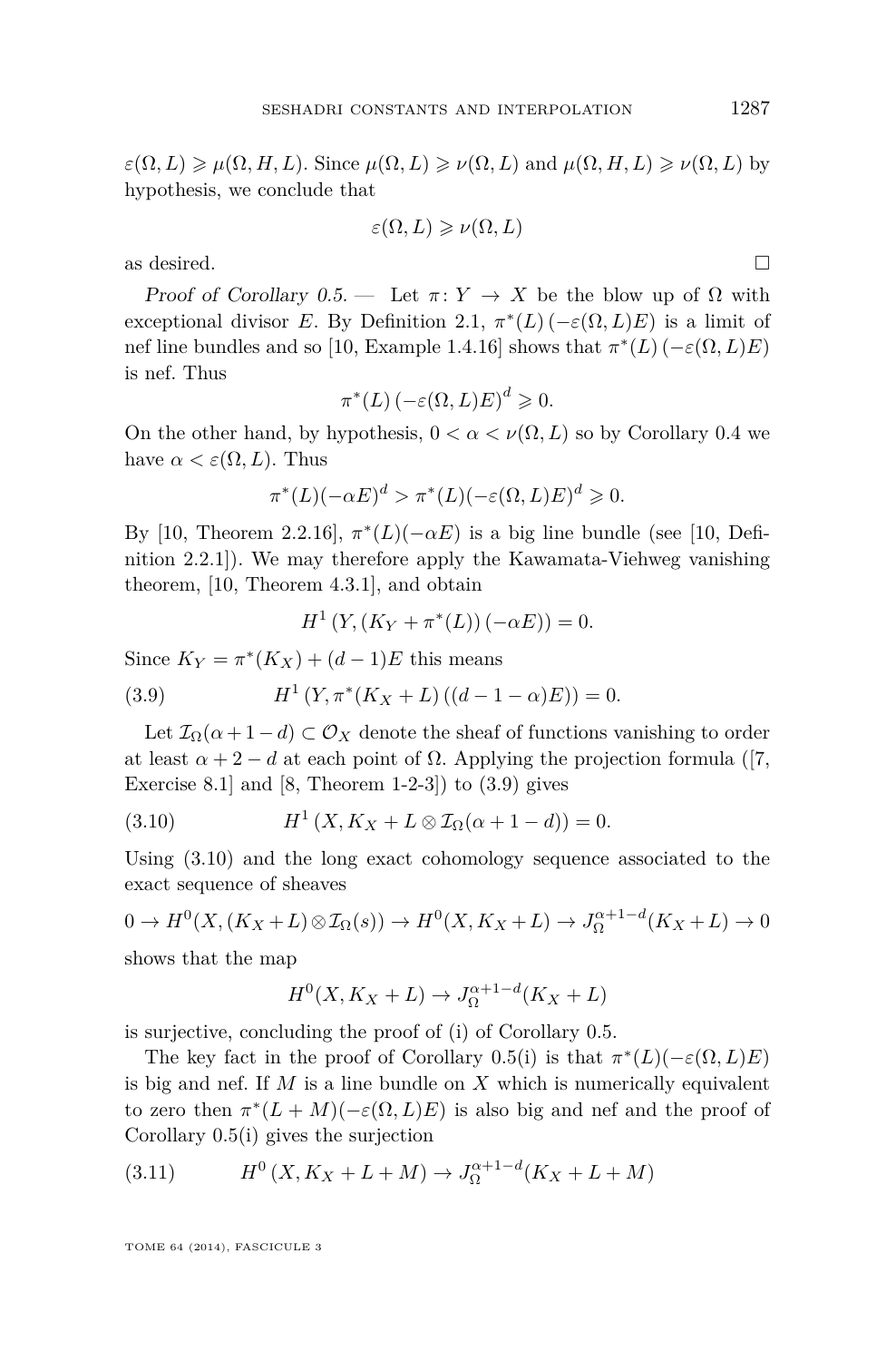<span id="page-20-0"></span>which will be vital in the proof of Corollary [0.5\(](#page-4-0)ii) which we provide now.

According to Lemma [1.1,](#page-7-0)  $-K_X$  is linearly equivalent to the sum of an effective divisor *E* supported on  $X \setminus G$  and  $\pi^*(N)$  where *N* is algebraically equivalent to zero. Since  $\pi^*(N)$  is numerically equivalent to zero,  $(3.11)$ with  $M = \pi^*(N)$  gives a surjection

$$
H^{0}(X, K_X + L + \pi^{*}(N)) \to J_{\Omega}^{\alpha+1-d}(K_X + L + \pi^{*}(N)).
$$

Using the fact that  $K_X$  is linearly equivalent to  $-E - \pi^*(N)$  we obtain a surjection

$$
H^0(X, -E+L) \to J_{\Omega}^{\alpha+1-d}(-E+L).
$$

Since *E* is supported on  $X \setminus G$  and  $\Omega \subset G$  adding the divisor *E* induces the desired surjection

$$
H^0(X, L) \to J_{\Omega}^{\alpha+1-d}(L).
$$

 $\Box$ 

#### BIBLIOGRAPHY

- [1] C. Birkenhake & H. Lange, Complex abelian varieties, second ed., Grundlehren der Mathematischen Wissenschaften [Fundamental Principles of Mathematical Sciences], vol. 302, Springer-Verlag, Berlin, 2004, xii+635 pages.
- [2] F. CAMPANA  $&$  T. PETERNELL, "Algebraicity of the ample cone of projective varieties", J. Reine Angew. Math. **407** (1990), p. 160-166.
- [3] L. Ein, O. Küchle & R. Lazarsfeld, "Local positivity of ample line bundles", J. Differential Geom. **42** (1995), no. 2, p. 193-219.
- [4] S. Fischler, "Interpolation on algebraic groups", Compos. Math. **141** (2005), no. 4, p. 907-925.
- [5] S. Fischler & M. Nakamaye, "Connecting interpolation and multiplicity estimates in commutative algebraic groups", preprint arxiv 1209.2354 [math.NT], submitted.
- [6] W. Fulton, Intersection theory, second ed., Ergebnisse der Mathematik und ihrer Grenzgebiete, vol. 2, Springer-Verlag, Berlin, 1998, xiv+470 pages.
- [7] R. Hartshorne, Algebraic geometry, Springer-Verlag, New York-Heidelberg, 1977, Graduate Texts in Mathematics, No. 52, xvi+496 pages.
- [8] Y. KAWAMATA, K. MATSUDA & K. MATSUKI, "Introduction to the minimal model problem", in Algebraic geometry, Sendai, 1985, Adv. Stud. Pure Math., vol. 10, North-Holland, Amsterdam, 1987, p. 283-360.
- [9] F. Knop & H. Lange, "Some remarks on compactifications of commutative algebraic groups", Comment. Math. Helv. **60** (1985), no. 4, p. 497-507.
- [10] R. Lazarsfeld, Positivity in algebraic geometry. I and II, Ergebnisse der Mathematik und ihrer Grenzgebiete, vol. 48, 49, Springer-Verlag, Berlin, 2004, xviii+387, xviii+385 pages.
- [11] D. W. Masser, "Interpolation on group varieties", in Approximations diophantiennes et nombres transcendants (Luminy, 1982), Progr. Math., vol. 31, Birkhäuser, Boston, Mass., 1983, p. 151-171.
- [12] D. W. Masser & G. Wüstholz, "Zero estimates on group varieties. I", Invent. Math. **64** (1981), no. 3, p. 489-516.